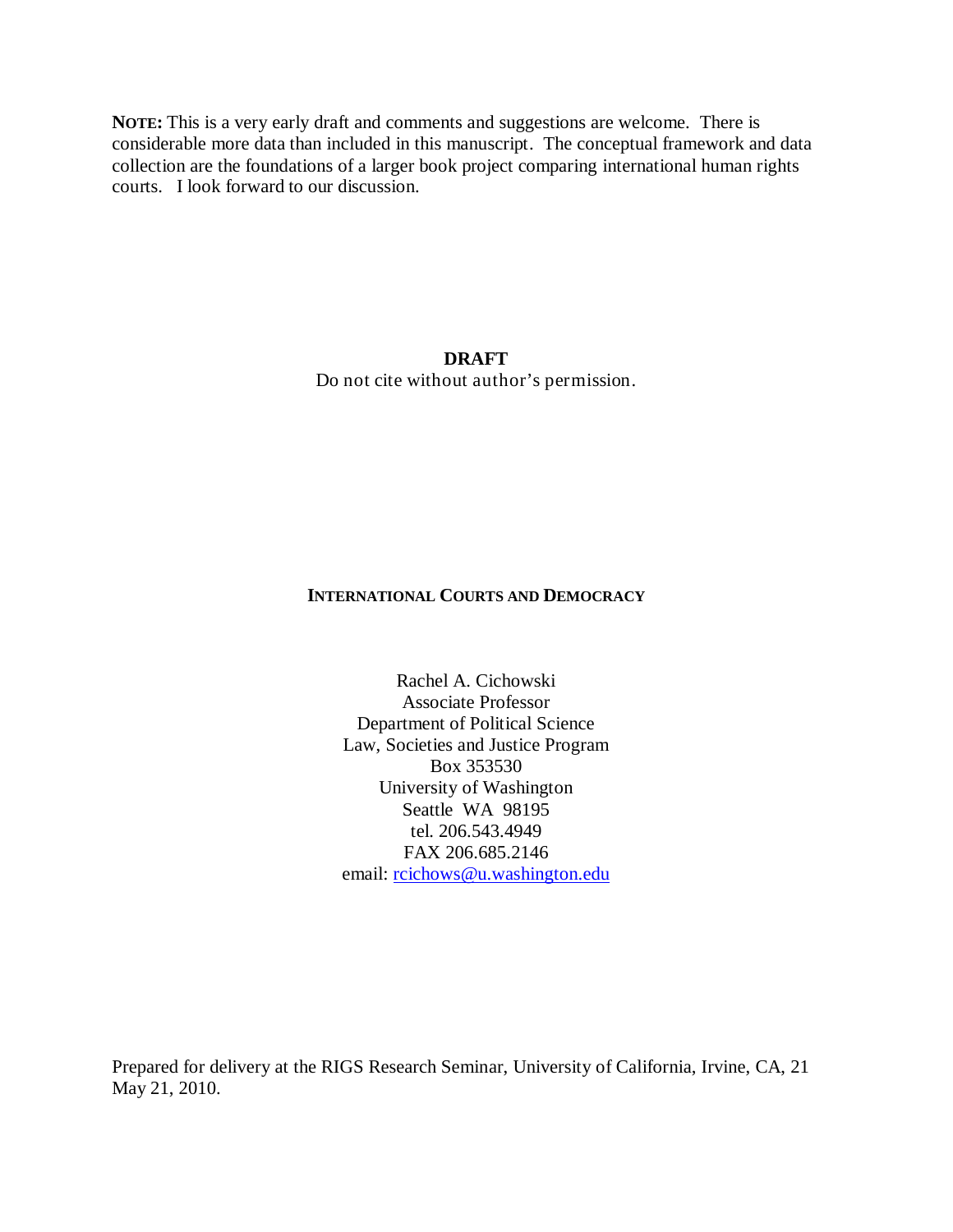#### INTERNATIONAL COURTS AND DEMOCRACY

In the last fifty years, courts have incrementally transformed international politics. From war crimes to the adjudication of trade disputes, judicial organizations have both empowered and constrained nation-states – the dominant actors in global politics. With the expansion of regional and international legal systems, individuals are now increasingly governed by a dense and binding set of international norms – often policies constructed with little or no direct democratic electoral participation by society. While this reality has led many to criticize international law and organizations as undemocratic (e.g. Dahl 1999; Rubenfeld 2004), recent scholarship sheds light on the possible positive effects of multilateralism and international organization for enhancing the quality of democratic governance (e.g. Cichowski 2006; Keohane, Macedo and Moravcsik 2009; Hawkins 2008). With the growing number and jurisdiction of international courts and tribunals, understanding the effects of these international institutions for democracy has never been more important.

This paper takes the dynamic interaction between law, politics and society as a starting point to think critically about the evolving role of international courts in enhancing domestic democratic governance. Yet given what we know about the growing significance of international courts and other non-majoritarian legal institutions in shaping international politics (Keohane et al., 2000; Alter, 2008; Cichowski, 2007; Helfer 2008; Voeten 2007, 2008) and the potentially powerful effects of courts on political change and individual empowerment in domestic politics (e.g. Shapiro, 1981; McCann, 1994; Stone Sweet 2000; Cichowski & Stone Sweet, 2003; Kelemen 2006), the democratic critiques may be short sighted. These trends create a pressing need to understand how international processes of judicialization and legalization are increasingly shaping democratic governance at the domestic level – linking the national, transnational and international levels (e.g. Russell & O'Brien, eds., 2001; Lutz & Sikkink, 2000; Shapiro & Stone eds., 1994).

In this paper, I examine if, how and why international court enhance democratic practices. Is the proliferation and increasing power of international courts changing the domestic protection of rights? Are international legal processes giving individuals access to participate in important policy reforms? And finally, are international legal institutions providing a forum and venue for greater democratic deliberation? While these questions form the foundation of this analysis, the following highlights two distinct features of the research included in this paper.

First, the analysis in this paper contributes to a growing body of research studying the legalization of world politics generally (e.g. Goldstein et al., 2001; Abbott et al., 2000; Abbott & Snidal, 2000) and the transformative effects of international courts on governance, in particular (e.g. Cichowski, 2007; Alter, 2010; Stone Sweet 2004; Weiler, 1991; Slaughter, 2003; 2004). I study this as a process of institutional change. The analysis is concerned with both the causes and effects of this legalization dynamic. What are the necessary conditions that enable international courts to affect the enforceability and precision of the law? How can we account for such institutional innovation in cases where it is not foreseen nor welcomed by the creators of these legal organizations and institutions? Equally of concern are the subsequent effects. The legalization dynamic is not uni-directional. Instead, as new rules are created, individuals and organizations (from civil society to business groups) take advantage of these new opportunities to pursue their own policy goals. Subsequently, their action can lead to institutional evolution, a feedback effect that can change the balance of power in domestic policy arenas.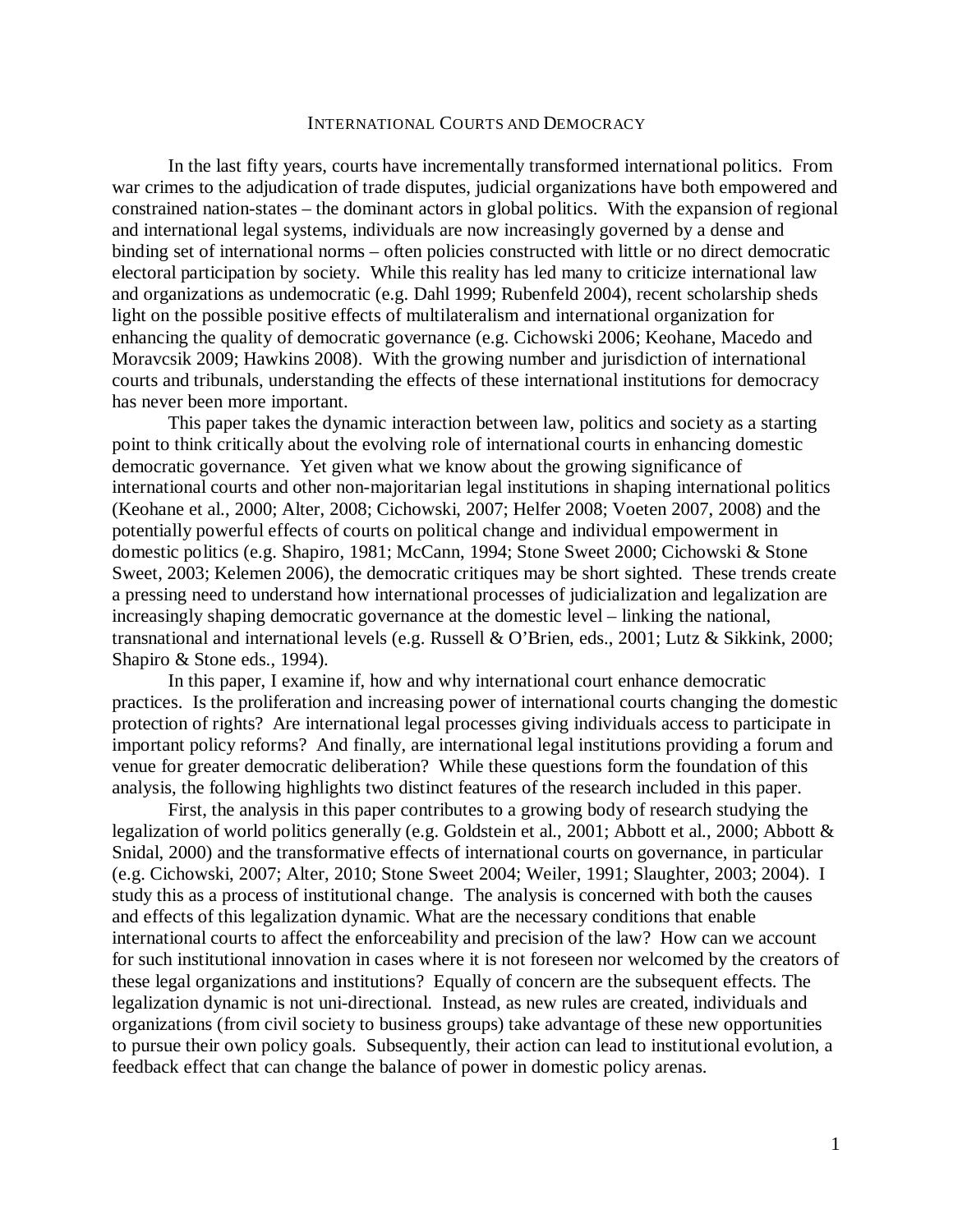Second, a central aim is to examine how the legalization of global politics may be linked to change in democratic governance. The democratic condition of international politics is perhaps one of the most central problems facing comparative and international relations scholars and practitioners today.<sup>[1](#page-2-0)</sup> By focusing on law and courts, I move beyond existing scholarship which privileges executive and parliamentary relations, and instead I place the judicial branch at the center of the analysis. I examine the connections between international courts and democracy by building on a body of comparative research examining new transformations in democratic institutions – reforms that enable greater direct citizen participation through the increased use of referenda, citizen advisory committees and increased access to legal institutions – a shift that resulted from a growing dissatisfaction with the principles and institutions of representative democracy (Elster 1998; Inglehart, 1997; Dalton, et al., 2003).

Further, the research contributes to a body of public law scholarship highlighting when and how courts may provide a more responsive institutional form of democracy than traditional representative institutions (Zemans, 1983; Graber, 1993; Lovell, 2003). Today, democracies throughout the world and some international regimes have witnessed an incremental expansion in judicial authority, an increase in the opportunity for individuals to bring rights claims, and a liberalization of legal standing rules enabling wider citizen and interest group participation in the development, monitoring and enforcement of laws (Cichowski & Stone Sweet, 2003, p. 193). Alongside the potential positive effects of these judicial reforms for democratic participation in law enforcement and rights protection, this *judicialization* of policy-making has not surprisingly deepened long-standing debates over the tenuous relationship between courts (as countermajoritarian organizations) and representative democracy (e.g. Bickel 1962; Black 1960; Bobbit 1982). These concerns are equally salient in the international context as scholars raise the question whether courts and constitutionalism at the international level may in reality promote or undermine democracy at home and internationally (Rubenfeld, 2004). These are important theoretical and empirical questions, I will respond to these concerns in light of my findings.

The paper is organized as follows. In the first part, I provide a general framework for conceptualizing the connection between international courts and democratic governance. I focus on three characteristics of democracy: rights protection, political participation and collective deliberation and theorize how international legal processes may bring change in these aspects of democratic governance. This provides a set of testable expectations that guide the empirical analyses. What are the necessary conditions that empower international courts to engage in a democracy enhancing processes? Subsequently, how and when do international courts expand rights protection at the domestic level? Do the legal standing rules and accessibility of international legal institutions condition the extent to which citizens and public interest groups use courts to engage in democratic participation? Finally, if, how and why do international legal processes foster or facilitate collective deliberation by connecting national, transnational and international action. In the second part, I turn to a case study of the European Court of Human Rights (ECtHR) to examine these expectations. The analysis utilizes data I collected for a 47 year time period, 1960-2007 to examine the interaction between the ECtHR, states, societal groups and individuals in the adjudication of rights.

<span id="page-2-0"></span><sup>&</sup>lt;sup>1</sup> There is an extensive literature on the issue of democracy European Union governance (e.g. Weiler, 1999; Scharpf, 1999), and there is a similar debate regarding issues of democracy in general global governance (e.g. Held & Koening-Archibugi, eds., 2004; Moravcsik, 2004; Shapiro & Casiano Hacker-Cordon, eds. 1999).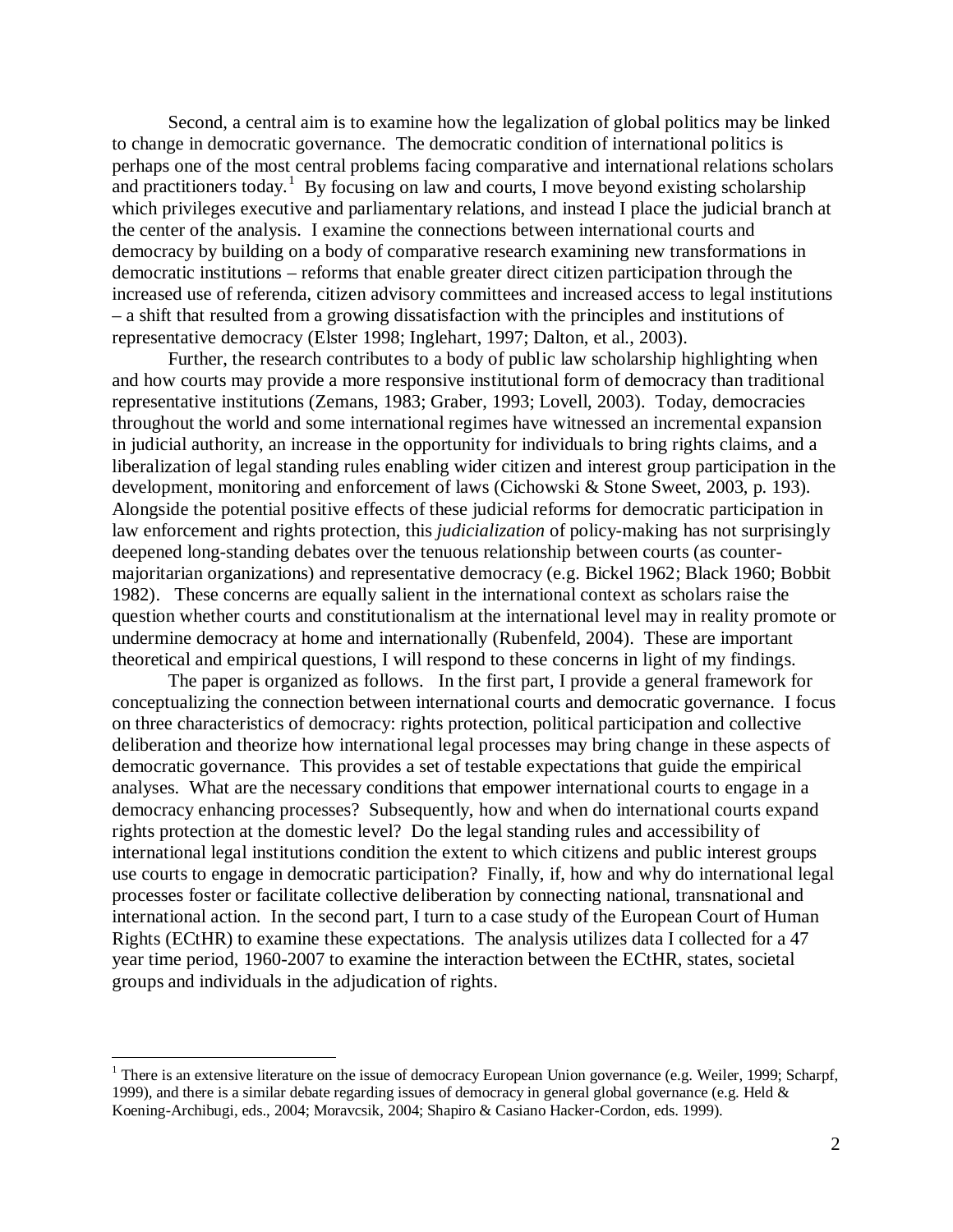## CONCEPTUALIZING THE EFFECTS OF INTERNATIONAL COURTS ON DEMOCRACY

What factors characterize democratic governance? Democratic theorists highlight (although do not always agree on) a host of factors that are vital features of a healthy democracy – such as individual rights, direct participation, equality, an active and informed citizenry, and the rule of law. Depending on how one conceptualizes democracy, the importance of these factors can vary.<sup>[2](#page-3-0)</sup> In this paper, I focus on a model of democracy emphasizing change and transformation in rights protections, participation and collective deliberation. Democratic theorists have conceptualised a richer "strong" democracy as movement away from the representative model to a model that provides more direct participation (e.g. Barber, 1984; Dahl, 1989). I utilize a key principle that the enhancement of democratic governance is also defined as greater accountability, transparency and participation in political processes. The following discussion develops a framework for understanding how international courts may enhance these aspects of democratic governance.

### **Necessary Conditions**

I begin by elaboration the necessary conditions underlying this dynamic process: a court's review powers, rules/procedures and legal activism. At the core of this process, is a dynamic interaction between mobilization, litigation and governance. In any system of governance, mobilization and litigation can present avenues for institutional change and thus, are particularly fruitful for exposing the many processes through which governance can evolve (Cichowski 2007, Shapiro 1981). I start with the assumption that through litigation, a court's resolution of societal questions or disputes can lead to the clarification, expansion and creation of rules and procedures that are structures of governance (Shapiro 1981: 35-37). Thus, in any system of governance with an independent judiciary possessing judicial review powers, the judicial decision provides a potential avenue for the clarification and expansion of governance. In order to understand this dynamic process of judicial rulemaking, this study adopts an approach that understands the process of rule construction as endogenous to existing governance structures (March and Olsen 1989). That is, a court's rulemaking capacity operates within the institutional framework of an existing body of rules and procedures (e.g., a constitution, legislation or in this case the European Convention), yet a court's jurisprudence can subsequently alter these institutions. This approach is not unfamiliar to scholars of judicial politics (Shapiro 1981, 1988; Stone Sweet 2000; Jackson and Tate, eds. 1992; Ginsburg 2003).

Yet, courts do not act on their own initiative. Instead, they need to be activated by an individual or group. Mobilization processes involve the strategic action of individuals and groups to promote or resist change in a given policy arena (Tarrow 1998; Marks and McAdam 1996). This study examines civil society legal activism. By movement activism, I mean *sustained challenges, by individuals or groups with common purposes, to alter existing arrangements of power and distribution*. I adopt this general definition to examine the

<span id="page-3-0"></span> $2$  The libertarian model of democracy (e.g. Locke) emphasizes the importance of individual rights as a protection from the arbitrary power of government. Pluralists (e.g. Dahl, 1989) highlight the significance of direct accountability of government institutions and direct participation by individuals. The social democratic model (e.g. Lindblom, 1977) argues that equality is a critical value to a thriving democracy as it helps balance out the inequalities created by market liberalization. Finally, deliberative democracy privileges the critical role of an active and informed citizenry (e.g. Gutmann & Thompson, 1996).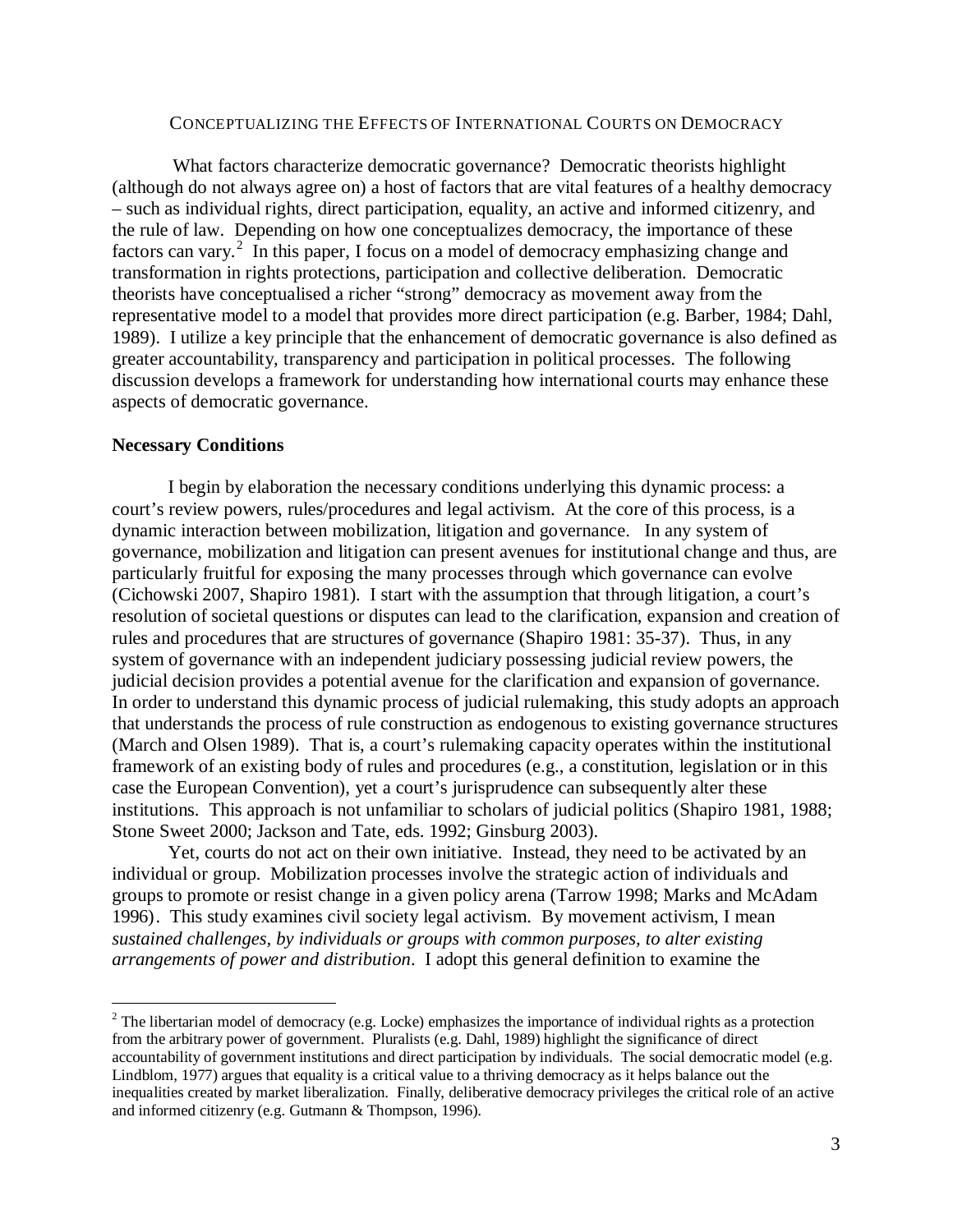importance of both individual and group legal activism.<sup>[3](#page-4-0)</sup> The choice to mobilize the law begins as a result of action by individuals (or a group acting on behalf of individuals) that are either disadvantaged or advantaged by an available set of rules. In general, social activists and movements have experienced relative success at utilizing domestic courts as an avenue to pressure for political reform and have done so by utilizing an explicit or implied set of rights (McCann 1994; Olson 1994; Handler 1978; Vose 1959).

In the United States, there is a long tradition of marginalized groups utilizing the courts as an opportunity to challenge existing governance structures and exclusionary policies. Most notable, are the activities of the early civil rights movement on issues such as school segregation (for example, the *Brown v. Board of Education* decision, see Morris 1984) and also a host of other social movements including, the American labor movement (Forbath 1991), the women's movement (Costain 1992; O'Connor 1980), the welfare movement (Piven and Coward 1979), and the animal rights movement (Silverstein 1996). These patterns of legal mobilization are spreading and can be found in domestic legal systems around the globe (Kelemen and Sibbit 2004; Cichowski and Stone Sweet 2003). Interestingly, we also see activists turning to international courts as an outlet for social activism. For example, individual activists and women's rights organizations have successfully utilized the European Court of Justice to push for and attain reforms in employment policies – and often this seemingly individual litigation benefits from organized interests and activists (Craig 1995; Hoskyns 1996; Harlow and Rawlings 1992; Cichowski 2004). Litigation before the ECtHR reveals a similar dynamic with examples covering a host of substantive areas of law from housing rights to racial discrimination (Cichowski 2006).

Stated generally, the democracy enhancing capacity of international courts is critically linked to three necessary conditions: a courts' *review powers*, at least some *necessary rule or procedure*, embodying an explicit or implied right and the *action* on behalf of an individual or public interest to invoke this rule and make a claim before a court. Without these three factors, we might expect this process to fail, or rather that there would be less litigation and in particular less litigation with democracy enhancing results.

#### **Effects of International Courts on Democracy**

As we have seen, this mobilization of the law by individuals and civil society can activate and engage courts. We now elaborate how this mobilization – litigation dynamic can shape democratic governance. I focus on the ways in which international courts bring about institutional change and in doing so can enhance democratic governance. In particular, I elaborate how international courts may enhance the protection of rights and participation in and deliberation about law making processes.

#### Rights Protection

Rules and in particular, individual rights serve as macro structures that encourage and constrain behaviour in any society. They are the cornerstone of democratic governance. In the modern rule of law context, the rights of individuals correspond to duties of governments, even if the duty is only that the government promises itself to respect the rules it creates, and thus

<span id="page-4-0"></span><sup>&</sup>lt;sup>3</sup> Alongside collective action taken by movement organizations, scholars highlight the importance of activities carried out by individual activists who are often bound together in informal networks, but whose challenging action can be equally as effective as collective action by movement organizations (e.g., Katzenstein 1998).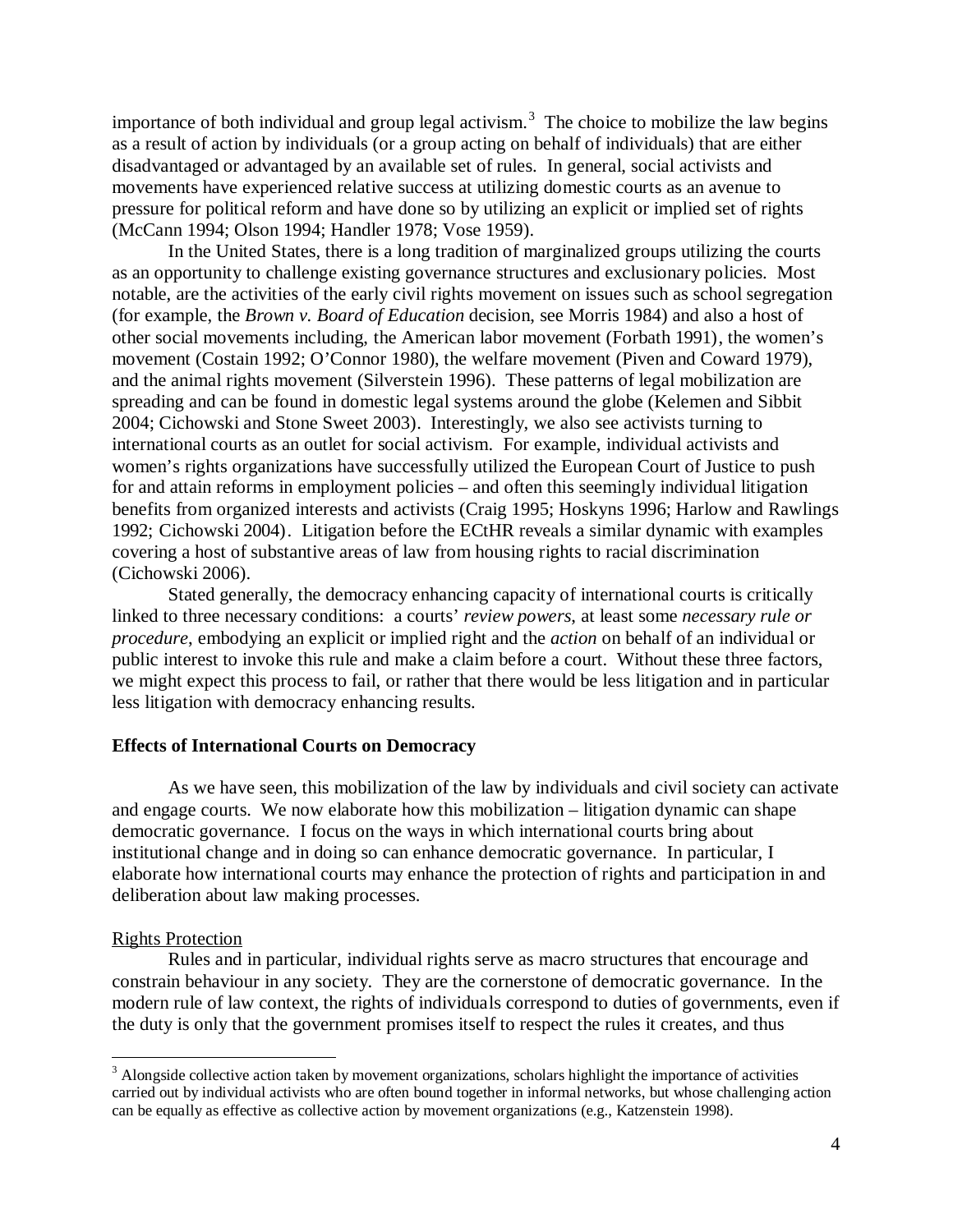maintain a "rule of law." Other rules such as public policies can serve as a mechanism to authoritatively allocate values in a society and particular policy designs based on rights protection can both empower and create democratic opportunities for individuals and societal groups *vis a vis* their elected representatives when they are judicially enforceable (Schneider & Ingram, 1997).

Political scientists and legal scholars alike assert that the effective protection of these rights is critically linked to their formality and judicial enforceability (Abbott, et. al., 2000, p. 412; Franck, 1990; Fuller, 1964; Stone Sweet & Sandholtz, 1998, p. 10; Hawkins 2008). Greater precision through formal legal norms provides more certain codes of behaviour that in the presence of independent judicial authority can then be enforced and protected. Constitutional rights alongside courts empowered with constitutional review can serve as a powerful tool for both individuals and courts in litigation initiated policy reform (Epp, 1998; Cichowski 2007). As the formality and enforceability of these rights expand, we might expect this to enhance democratic governance by strengthening the power of the individual *vis a vis* their government in enforcing and protecting rights.

These opportunities are increasing at the international level as we see an expansion in legal rules and organizations. Scholars observe that multilateral institutions are particularly democracy enhancing when they "push in the direction of human rights protection" (Keohane et al, 2009, p. 18). Further, rights to a hearing, transparency and civil society participation are increasingly an integral part of global governance institutions (Bignami, 2005). Much of this is driven by market liberalizing trends, as the distance and distrust grows between regulators and the regulated actors, we might expect more formal and transparent rules. Similarly, the demand for more formal, precise and judicially enforceable rules increases as the geographic distance grows between individual actors – firms, workers, public interest organizations – who now commonly engage in work and life across borders (Stone Sweet, 2004). Scholars also observe that while political fragmentation may lead lawmakers to delegate more power to bureaucracies and courts, it can also lead to more detailed enforceable laws with the hope of limiting bureaucratic discretion and empowering private party enforcement through the courts (e.g. McNollgast, 1999; Kelemen & Sibbitt, 2004; Franchino, 2004). While the changing nature and scope of these rules may play an important step in changes in governance, there are limits.

It remains an important empirical question what challenges surround the adjudication of these rules and regulations and potential rights opportunities, as we know that laws on the books do not *a priori* ensure effective protection. Similarly rights litigation does not necessarily lead to policy reform (e.g. Rosenberg, 1991; Conant, 2002). When we shift to the international level, we face an additional set of challenges. International law places duties on governments rather than enshrining directly enforceable rights on individuals. While some international legal orders and their courts do enable direct individual action (e.g. ECtHR, ECJ, Andean Court of Justice) (see Alter 2006), even within some of these systems the most effective protection of international rights often comes through referral processes originating in the domestic legal system (e.g. Cichowski 2007; Alter and Helfer 2010; Slaughter, Stone Sweet & Welier, eds., 1998; Guiraudon, 2000).

Together this suggests a general relationship between rights, international courts and democratic governance and provides an expectation to further explore the conditions under which this relationship might change. This process highlights the potential importance of judicial rulemaking for holding governments accountable to their society for the practical effects and meaning that is embodied in rights provisions, an effect that can also enhance the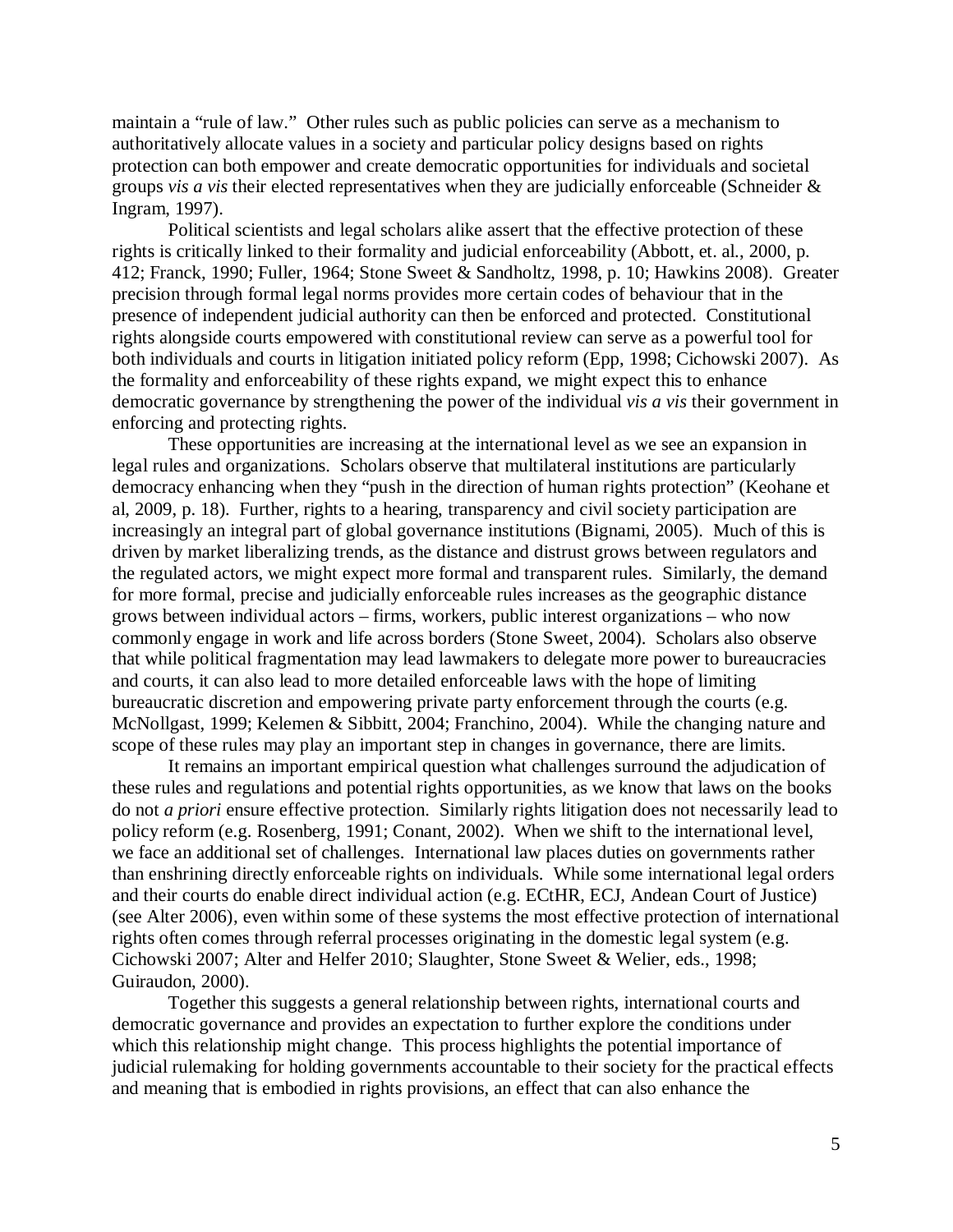transparency of both the rights, but also the system by which they are protected. This suggests the following expectation:

*H1: The extent to which international courts strengthen the precision and enforceability of rights and expand their scope, we would expect an enhancement of democracy.* 

## Participatory Democracy

We now turn to the effects that international courts can have on participatory democracy. International organizations receive the greatest amount of democratic critique on participatory grounds (e.g. Dahl 1999). Yet much of this debate has focused on deficits in the opportunities for direct participation in electoral politics or policy processes. While the participatory value of democracy is clearly attenuated by these deficiencies, international legal institutions, and courts more generally do offer ways of enhancing participatory democracy. I begin with a widely accepted definition of political participation: "an activity that has the intent or effect of influencing government action – either directly by affecting the making or implementation of public policy or indirectly by influencing the selection of people who make those policies" (Verba et al. 1995: 38). We know that democratic participation is enhanced when individuals and societal groups are given direct access to law making processes, providing technical expertise on committees, and speaking at hearings (e.g. Mansbridge 1980; Ober 2005). Further, scholars observe that expanded public access points, as realized through such avenues as referenda, access to information, policy juries, and expanded access to justice, to name just a few, are becoming an increasingly common feature of advanced industrial democracies (e.g. Dalton et al., 2003; Ansell & Gingrich, 2003; Scarrow, 2001; Cichowski & Stone Sweet, 2003). Finally, public interest litigation with the strategic interest in bringing about political and social reform is also an increasingly present form of political participation (e.g. Cichowski 2007).

Thus, when we adopt a more broad definition of participation, we might begin to better identify the democracy enhancing actions of international courts. Similar to the importance of access points in domestic politics, scholars link "permeability" of international organizations to non-state actors with the strengthening of international rules and the subsequent bolstering of domestic democracy (Hawkins 2008). These access points are critical for participatory politics. As non-state party access to international courts is strengthened, we may expect individuals and social groups to have increased opportunities to participate through compliance processes, legal mobilization and rights claiming. This type of strategic litigation is increasingly present in international legal processes (e.g. European Union, Council of Europe).

Increased individual and third party access to international courts may subsequently change both the role of the court as well as civil society in international governance. They are both given a greater role in rights protection. International courts with individual access generally have higher caseloads (Keohane et al., 2000, p. 475). This gives courts a greater opportunity to engage in important political issues through the strategy of incremental development of doctrine (e.g. Helfer & Slaughter, 1997). Further, private parties (both individual activists and non-governmental organizations), rather than states, may be more likely to utilize these courts for strategic policy reform (e.g. Cichowski, 2007; Alter & Vargas, 2000; Harlow & Rawlings, 1992).

While these findings are significant, there is still an open question regarding what are the consequences of allowing private access and standing for third parties (these often are nongovernmental organizations). We know that opening the "floodgates" does not always bring a flood when it comes to access to judicial institutions (Morag-Levine, 2003). Studies reveal that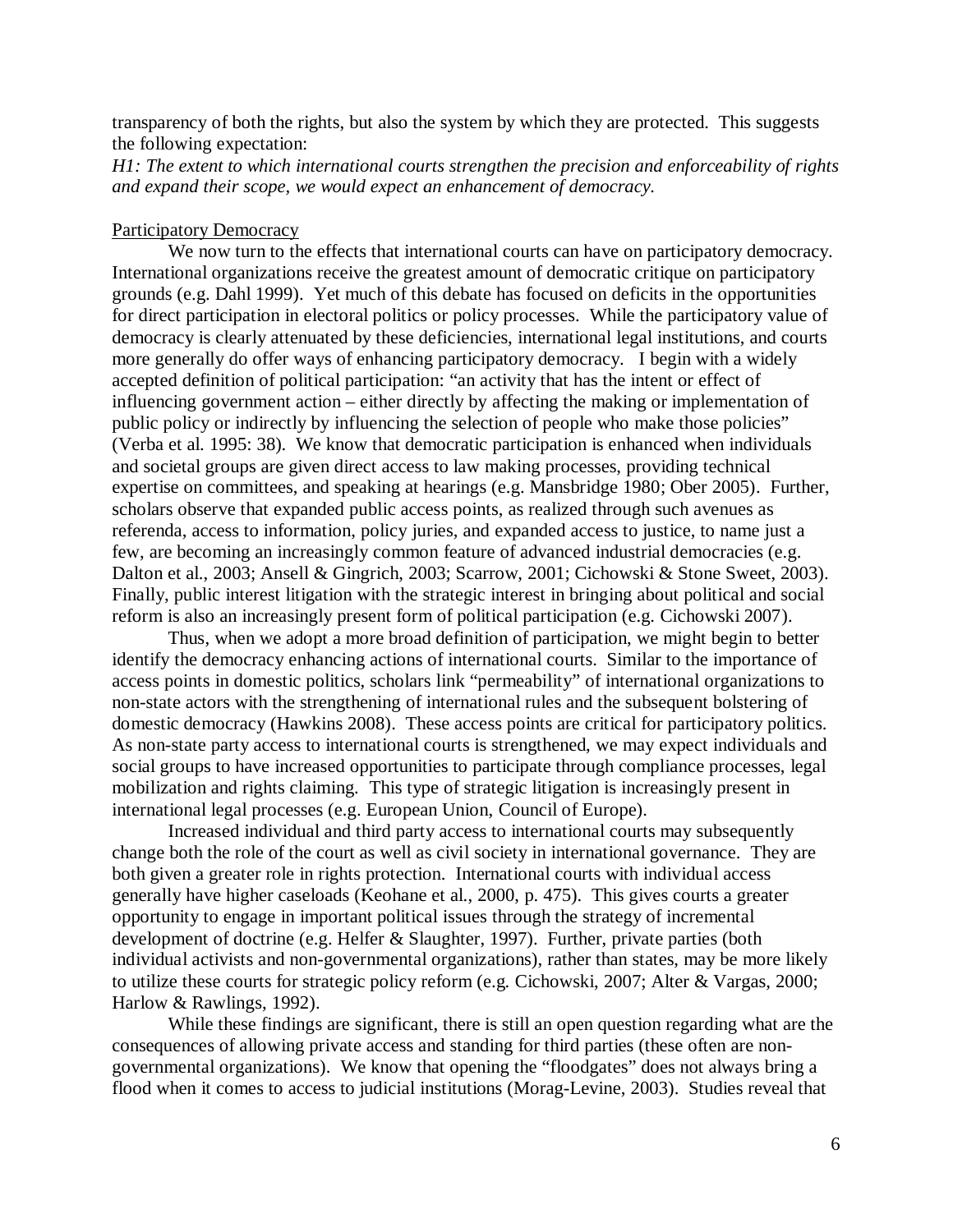even when international courts provide the tools private actors can use to influence policy, domestic political institutions (Conant, 2001) and legal support structures (Conant, 2002; Alter & Vargas, 2000) can place limits on this access. There is also much to suggest that opening legal institutions to private actors and societal groups may empower individuals differentially. Scholars observe that litigation strategies are often used most successfully by the "haves," those who may already be more socially, economically or politically privileged (Galanter, 1974). Yet, studies have also illustrated the powerful mobilizing effects of litigation on underrepresented populations even despite loses in court (McCann, 1994). Together, these studies do reveal the democracy enhancing capacity of courts, the extent to which they foster and enable greater political participation either through subsequent policy processes or through litigation.

This suggests a general relationship between international courts and participatory democracy. We might expect:

*H2: The extent to which international courts are accessible and open to non-state actors and third parties with the resources to bring claims, we would expect an enhancement of democracy.* 

### Deliberative Democracy

Finally, we explore how international courts may affect deliberative democracy. Public argumentation, deliberation and debate are critical for democratic law making processes (Holmes 1995; Macedo 1990). Interestingly, international organizations and other non-majoritarian institutions are increasingly playing a key role in fostering deliberative democracy. Reliance on legal and technical expertise of non-state actors and consultation of civil society organizations are all hallmarks of international organizations today, including the European Union, the World Trade Organization, the World Bank and the United Nations to name just a few. For example, the European Union's most recent treaty (the Lisbon Treaty, effective December 2009), adopted a new provision (Article 11 TEU) that enshrines this value of deliberation and consultation: 1. The institutions shall, by appropriate means, give citizens and representative associations the opportunity to make known and publicly exchange their views in all areas of Union action.

2. The institutions shall maintain an open, transparent and regular dialogue with representative associations and civil society.

3. The European Commission shall carry out broad consultations with parties concerned in order to ensure that the Union's actions are coherent and transparent.

This broad mandate for EU institutions to engage in dialogue with civil society and foster public exchange of ideas is critically linked to fostering a transparent, coherent and democratic policy process at both the EU and domestic levels.

Thus, the openness of international organizations to deliberation and reliance on communities of experts can have a direct impact on dialogue, deliberation and debate at the domestic level and public consensus on important public policies. Global environmental assessment programs are an example by which groups of scientists are the key actors behind reports that ultimately led to widespread public discussions and consensus regarding salient topics such as climate change (Keohane et al. 2009). Given its broad policy jurisdiction and diversity and number of member state countries, the European Union's institutions, the Commission in particular, have not only fostered deliberation and consultation, but have institutionalized these transnational networks of technical expertise, information exchange, and public education (see Cichowski 2007). One example is the EU Commission's Equality Unit's Network of Legal Experts. With representatives in each of the 27 member states, this group serves to disseminate key innovations in EU discrimination law (e.g. ECJ case law, new EU legislation) to domestic non-governmental organizations and local community institutions.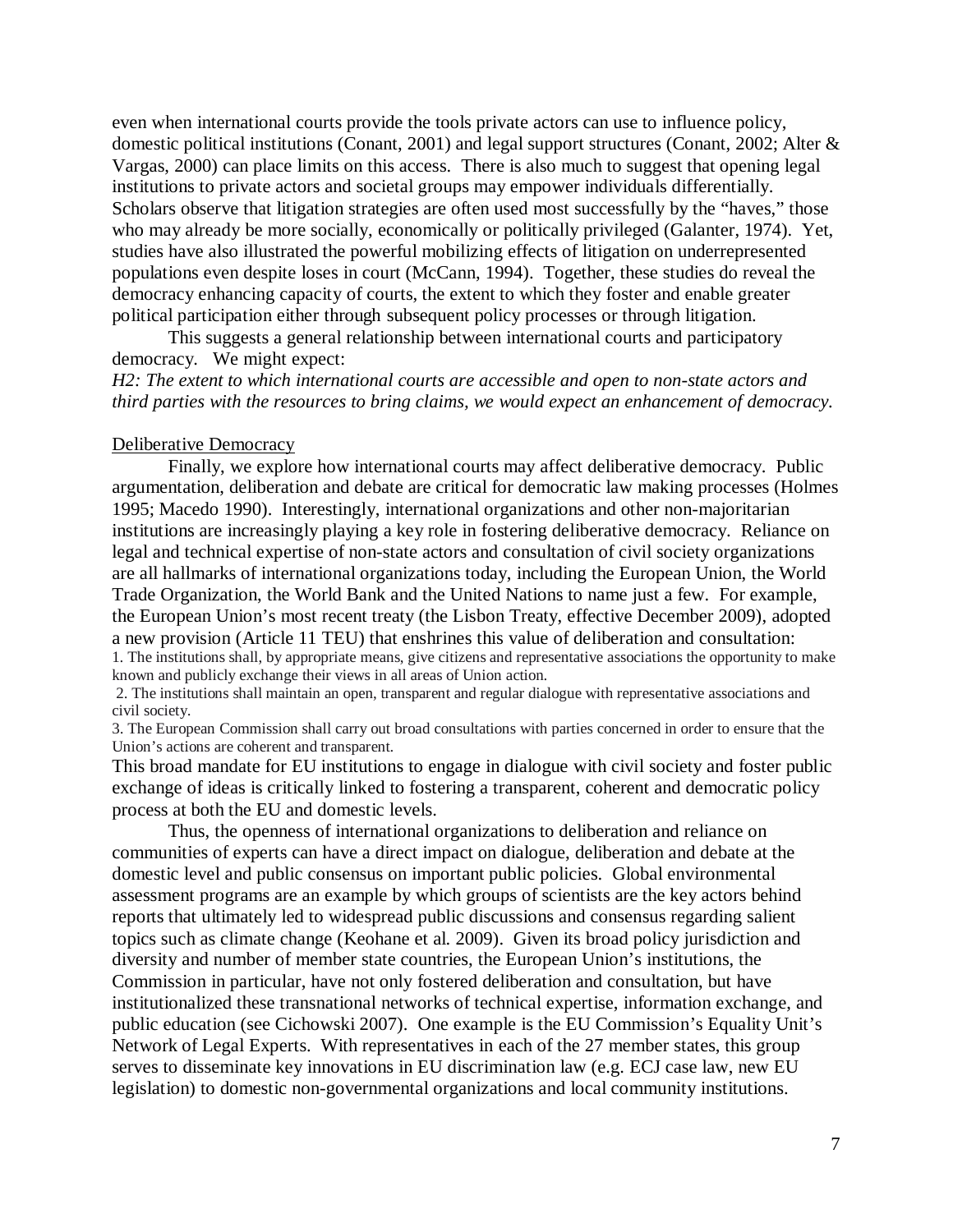However, it is also equally important for the exchange of information from the domestic level up, suggesting best practices and ways in which the EU institutions might mandate other member states to follow these practices in the future (Cichowski 2007). International organizations are increasingly the sites for transnational networks involvement in policymaking processes by fostering information exchange and coordination on salient public issues (which are increasingly transnational is scope) (Tarrow 2005).

International courts can serve a similar function as sites for contestation, debate and collective deliberation. The effects are two fold. First, judicial decisions, in particular those involving rights protections, themselves can foster public debate and dialogue over critical public issues. Abortion debates in the United States are clear example. International courts have been equally influential in fostering public debate and deliberation on issues such as rape as a war crime (ICTY), transgender rights (ECtHR) and positive action programs (ECJ). Second, international courts can generate transnational networks and collaboration that foster the exchange of national best practices, legal advice, public education on salient public issues all with the effect of fostering greater public involvement and deliberation.<sup>[4](#page-8-0)</sup> These two factors are critically linked to democratic governance. When international courts are impermeable to this type of public discourse and debate they are weakening democracy by being less transparent and accountable*.*

 Together this suggests a general relationship between international courts and deliberative democracy:

*H3: The extent to which international court decisions foster public debate and international courts serve as sites for transnational collaboration and information exchange we would expect an enhancement of democracy.* 

## **Data**

To test these expectations, I created a series of datasets involving litigation before the European Court of Human Rights from 1960-2007. The Court is a judicial institution for the Council of Europe, is located in Strasbourg, France and was established in 1959 by the then 13 contracting states. Today membership includes 47 states all of which have ratified the Treaties granting the ECtHR jurisdiction. The datasets were compiled from primary documents from the ECtHR including the *Yearbook of the European Convention on Human Rights, the European Commission and European Court of Human Rights*, *Reports of Judgments and Decisions/European Court of Human Rights,* and the Court's *Annual Survey of Activities* and *General Measures Adopted Report* (H/Exec (2006) 1). The first dataset includes all ECtHR decisions from the first, 1960 through 2005, a total of 6,648 decisions. These are coded by respondent state, decision year, decision outcome, and convention rights invoked. For the period up to 1998, I also include data on NGO third party interventions (amici curiae).

A second dataset includes ECtHR decisions involving the United Kingdom and Turkey in the area of minority rights claims from 1991-2007. This includes cases invoking the following Convention provisions: Articles 3 (torture), 5 (liberty/security), 6 (fair trial), 8 (privacy), 9 (religion), 10 (expression), 11 (association), 14 (discrimination) and Article 1 Protocol 1 (right

<span id="page-8-0"></span><sup>&</sup>lt;sup>4</sup> For example, there are dense networks of international public interest litigation experts which support conferences to exchange national best practices, public education campaigns, and strategic litigation tactics.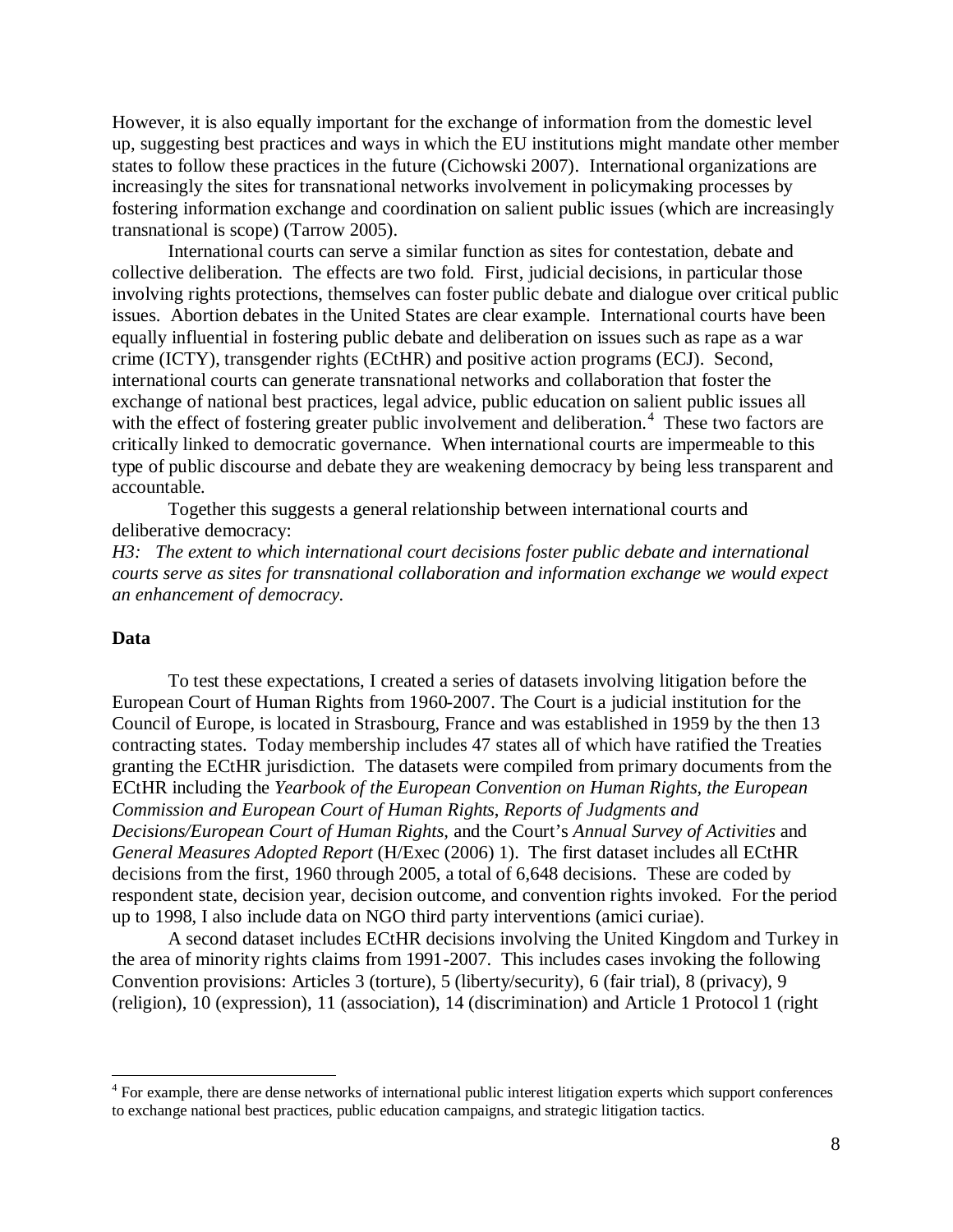property). This dataset is created using data collected by the *JURISTRAS Project*. [5](#page-9-0) The data is coded by respondent state, decision year, Convention rights invoked, and NGO and activist lawyer involvement. I choose to focus on litigation involving Turkey and the United Kingdom as both cases possess active involvement of social activist and NGOs overtime so that we can examine the implications of this participation. Further, the claims brought against these two countries even within the same policy area (minority rights) are quite different and so we are able to study the ways in which the mobilization may or may not vary depending on the legal domain of the claim. This smaller minority rights dataset will be utilized to examine the effects on deliberative democracy.

A third dataset examines national implementation measures. In particular, the data includes all national level general measures taken to implement ECtHR decisions between 1966 and 2006. Rather than focusing on the just satisfaction awards or individual remedies required of some ECtHR decisions which satisfy individual harm done, this dataset focuses on decisions with larger prospective national policy effects. These general measures which aim to prevent further violations in the future, reveal clearly the role of the ECtHR in prospective policymaking and have led to a host of significant national level legislative and judicial reforms.<sup>[6](#page-9-1)</sup> The dataset includes 704 general measures taken which are coded by year, respondent state, type(s) of general measure(s) taken, Convention rights violated, and NGO involvement. Together, these datasets offer the first comprehensive examination of the ECtHR decision's, their national effects and NGO participation in this legal process. Importantly, these data enable us to examine and explain the role of international courts in enhancing rights protection, democratic participation and deliberative democracy.

Historical data illustrate quite clearly that the European Convention and the ECtHR have served as a successful and well utilized opportunity for rights claims above and beyond the domestic legal system. Figure 1 displays the standardized annual number of judgments from six of the oldest and consistently active international courts/dispute bodies: the International Court of Justice (ICJ), the ECtHR, the European Court of Justice (ECJ), GATT/WTO dispute settlement body/appellate panel, Inter-American Court of Human Rights (IACHR) and the Court of Justice of the Andean Community (ACJ). The data are standardized to account for the varying dates of first judgment and include a generally comparative category of judgments: final resolution of a concrete dispute before the court (e.g. does not include advisory opinions etc.). While this is just a snap shot of the work of international courts (See Alter 2006 for a more comprehensive list), this comparison nonetheless illustrates the value of examining this active court. The variation raises many interesting observations: age of the court clearly doesn't determine caseload overtime and equally visible is the powerful effect of private party access (ECJ, ECtHR, ACJ), yet does not explain all variation. And even similar founding institutional

<span id="page-9-0"></span><sup>&</sup>lt;sup>5</sup> JURISTRAS project funded by the European Commission under the 6th Framework Program (contract no. 028398), 2006-2009. See also Dilek (2010) and Millns et al. (2010) for an elaboration of the data pertaining to the United Kingdom and Turkey.

<span id="page-9-1"></span> $6$  Article 46 § 1 of the Convention requires states to "undertake to abide by the final judgment of the Court in any case to which they are parties." This requirement to execute judgments places precise obligations on respondent states. Further, the Court elaborated in its Scozzari and Giunta case (2000), reemphasized and elaborated the state's obligation to take both individual measures in order to remedy the effects of the violation and general measures to prevent similar occurrences in the future. For further information on execution of ECtHR decisions process and the national level implementation process were attained from the Council of Europe's Department for the Execution of judgments of the European Court of Human Rights. Their website is: http://www.coe.int/T/E/Human\_rights/execution/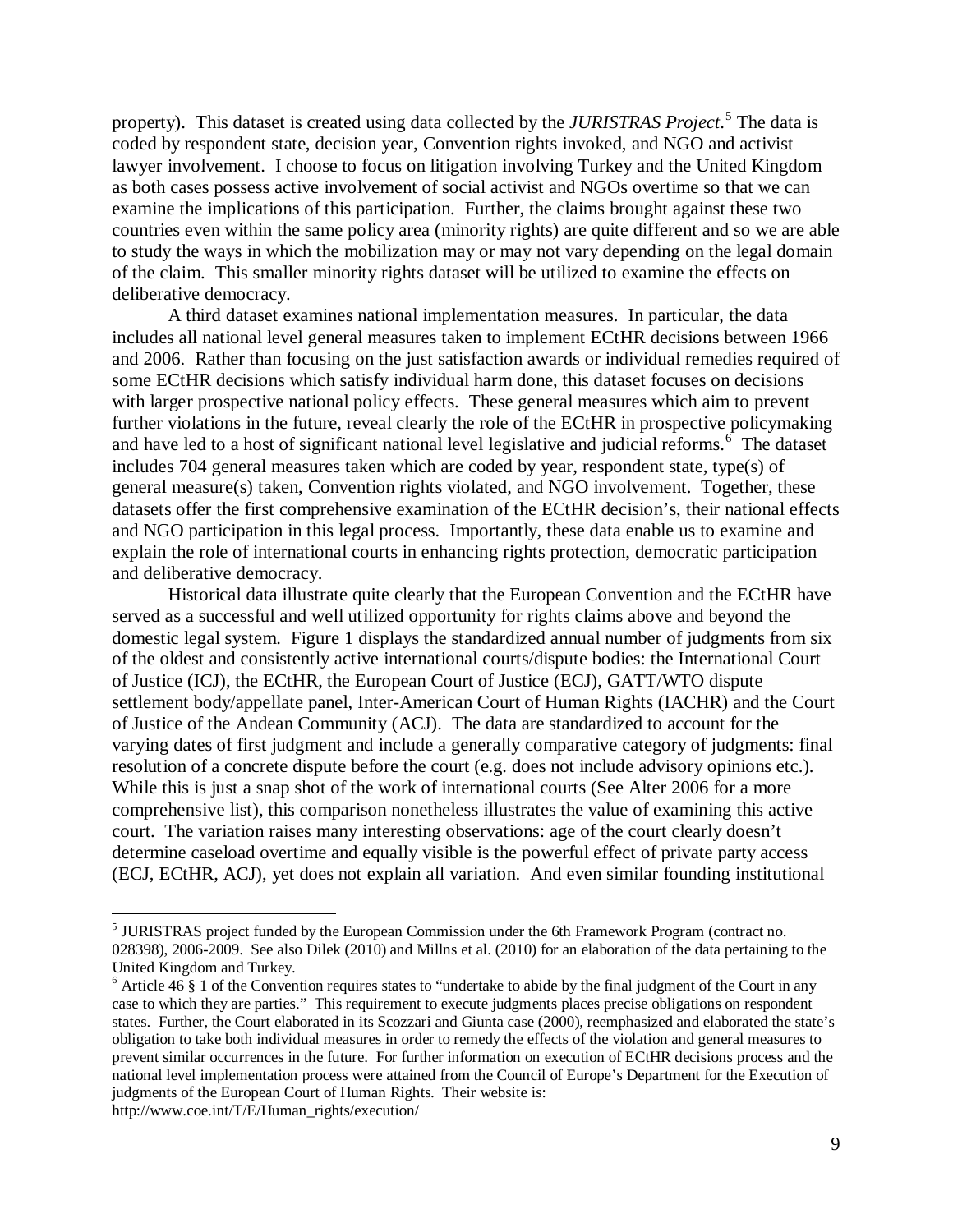design (ECtHR and IACHR), does not make up for unresponsive states, and less activist courts. As we begin to answer important empirical questions about the international legal process in Europe, this will provide the foundation for comparative analysis in the future.

-------- Figure 1 about here --------

## ANALYSIS: THE ECTHR AND DEMOCRATIC GOVERNANCE

We have seen that a set of factors can systematically affect the evolving role of international courts in democracy. In the following analysis, I examine if, how and why the European Court of Human Rights has enhanced rights protection, participatory democracy and deliberative democracy in Europe.

### **Necessary Conditions**

Review powers, enabling rules or procedures and social action were all necessary conditions for the democracy enhancing capacity of international courts. We begin by examining the ECtHR's review powers. The Court's main function is to ensure contracting state compliance with and the uniform interpretation of the Convention for the Protection of Human Rights and Fundamental Freedoms, 1950 (hereafter the European Convention). Technically, the Court's jurisdiction involves international – not constitutional – law, such that the ECtHR does not have constitutional review powers. Yet interestingly, while contracting states remain sovereign states in the Council of Europe system, the Convention rights as protected and interpreted by the ECtHR have served as a body of higher order norms and led to considerable constraint on what national legislators can do. As scholars observe, "the Court has rendered enough judgments that have caused enough changes in state practices so that it can be counted to a rather high degree as a constitutional judicial review court in the light of realities as opposed to the technicalities" (Shapiro, 2002, p. 155). Thus, the ECtHR becomes an interesting test of how individual rights adjudication can emerge even without constitutional review and also how the practical effects of administrative review can at times change the democratic nature of governance by rendering new rights.<sup>[7](#page-10-0)</sup>

Given these review powers, we then move to explore the necessary rule or procedure that would enable individuals or groups to invoke the European Convention provisions and bring a claim before the ECtHR. Under the original Convention system, individual petitioners did not have direct access to the Court. Article 25 recognized the right of individuals to file an application, yet it was an optional not compulsory mechanism. However, even when a state accepted Article 25, the European Commission of Human Rights served as the intermediary between the individual and the Court. Prior to 1994, only states and the Commission had standing to bring cases before the Court. In 1994, Protocol 9 was adopted and individual access was reformed improving standing for individuals and groups. The Protocol amended Articles 44 and 48 extending standing to individuals, non-governmental organizations and groups of individuals. Individual access to the ECHR underwent further reform in 1998. Protocol 11, which governed the major reforms to the Convention institutions, also amended Article 25 and made individual access compulsory. Following these reforms, individuals were given both formal and practical access to the Court. These reforms also brought greater accessibility to non-

<span id="page-10-0"></span> $7$  Similarly Sterett has examined how administrative judicial review has served as quasi-constitutional review in a system with technically no constitutional law – the United Kingdom (Sterett 1997).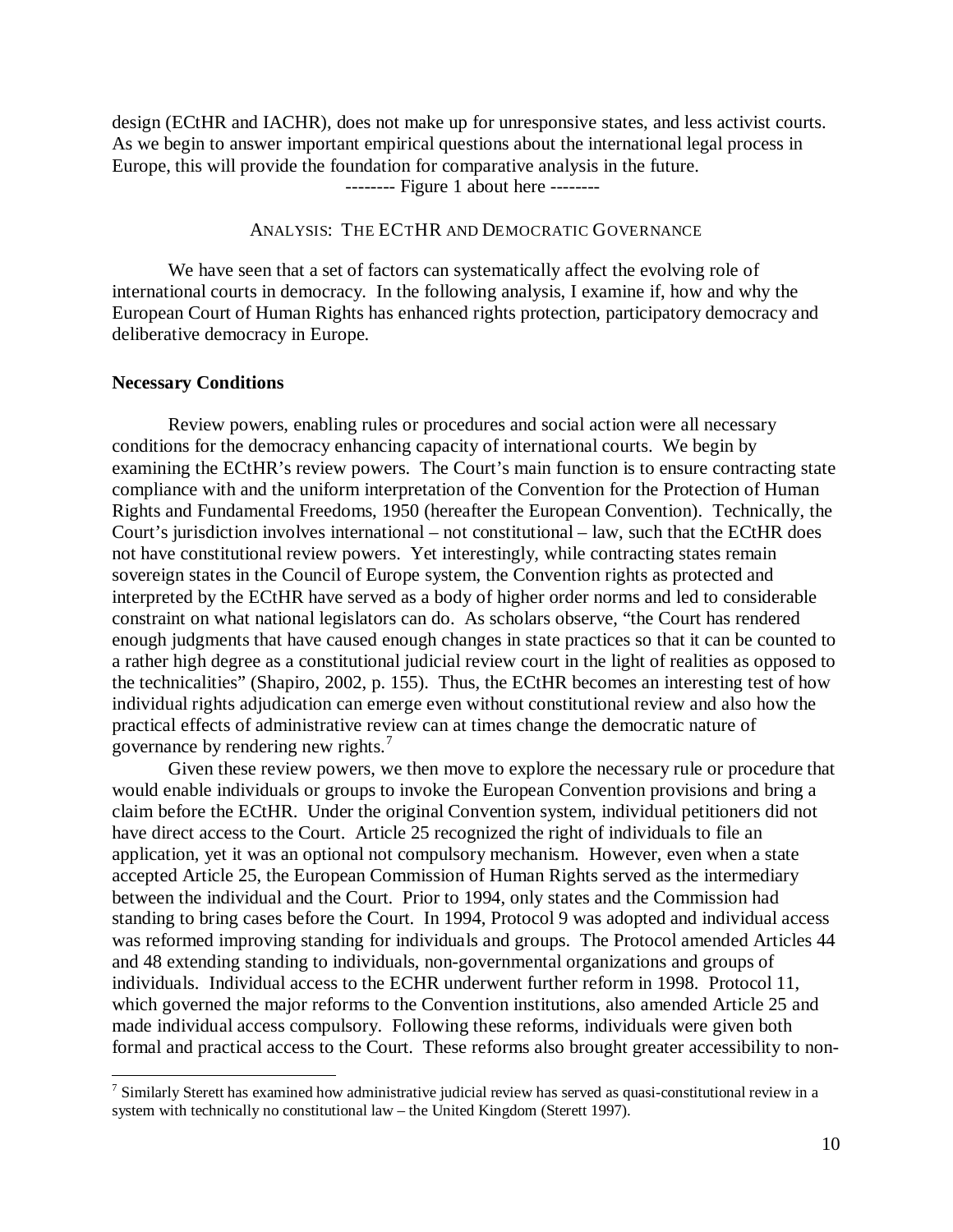governmental organizations. Today, the European Convention clearly provides the necessary rule or procedure for individuals and NGOs to file an application before the Court. Article 34 of the Convention provides:

*The Court may receive applications from any person, non-governmental organisation or group of individuals claiming to be the victim of a violation by one of the High Contracting Parties of the rights set forth in the Convention or the protocols thereto. The High Contracting parties undertake not to hinder in any way the effective exercise of this right.* 

Despite only recently gaining full access to this legal process, legal entrepreneurs and activists were a critical motivating force behind the original negotiations and construction of this human rights regime over fifty years ago (Madsen 2007; 2010). Yet as discussed above, ultimately, the original legal structure was crafted to preserve national sovereignty and privilege the role of national governments with no access for NGOs and constrained individual access. Overtime both individual social activists and NGOs have increasingly gained access to the Court, and thus, have expanded the roles they play in ECtHR decision-making. These roles include direct victim (applicant), representing an applicant, intervening as a third party (amicus curiae) and acting as a larger support structure (such as serving as educator to both the public, other groups and lawyers, providing legal information and sponsoring litigation strategy workshops). Thus, we can see that overtime the necessary conditions of review powers, rules governing individual and group access and strategic social action have evolved in a way that presents the possibility of the ECtHR as a democracy enhancing institution. The following sections examine the outcome.

### **The ECtHR as the Protector of Rights**

The Convention system as a whole and the domestic incorporation (or transposition) of Convention rights into domestic law has greatly enhanced the type of rights available to individuals and societal groups and the relative power they may gain in bringing claims against government action and acts. Yet the ECtHR decisions are also another potential source for rights development. Again, scholars have long recognized the power of courts as rule makers, the extent to which their decisions change the precision, scope and meaning of legal norms in the process of dispute resolution (e.g. Shapiro, 1981). In the Convention system, after an application is found admissible, each contracting state is given a chance to respond and resolve the dispute in a "friendly settlement," avoiding a final ECtHR decision. Thus, each of the ECtHR decisions represents a contracting state either indirectly (through in action) or directly defending their national laws (or their interpretation of Convention provisions). Does the Court act to uphold these national practices or domestic interpretations of these rights? Or do we find these rulings leading to the enforcement of Convention rights in a way that expands their precision, enforceability or scope (either through subsequent implementation for a contracting state that is in clear non-compliance or a corrective interpretation of actions falling within the scope of the right)? Again, while the Court can play a democracy enhancing role merely by serving as an inactive watchdog over domestic implementation of Convention rights, we are particularly interested in examining the Court's active role through its judicial decision making.

Table 1 reveals the standardized total number of ECtHR judgments and violation rate (a country's rate of violation rulings as a percentage of all violation rulings) by country between 1960 and 2005. The results are astounding with the vast majority of all cases ending in a violation of the Convention (4962 out of 6648 decisions, or 75%). This quick snap shot reveals a Court that is not hesitant to overturn domestic interpretations of Convention rights and to enforce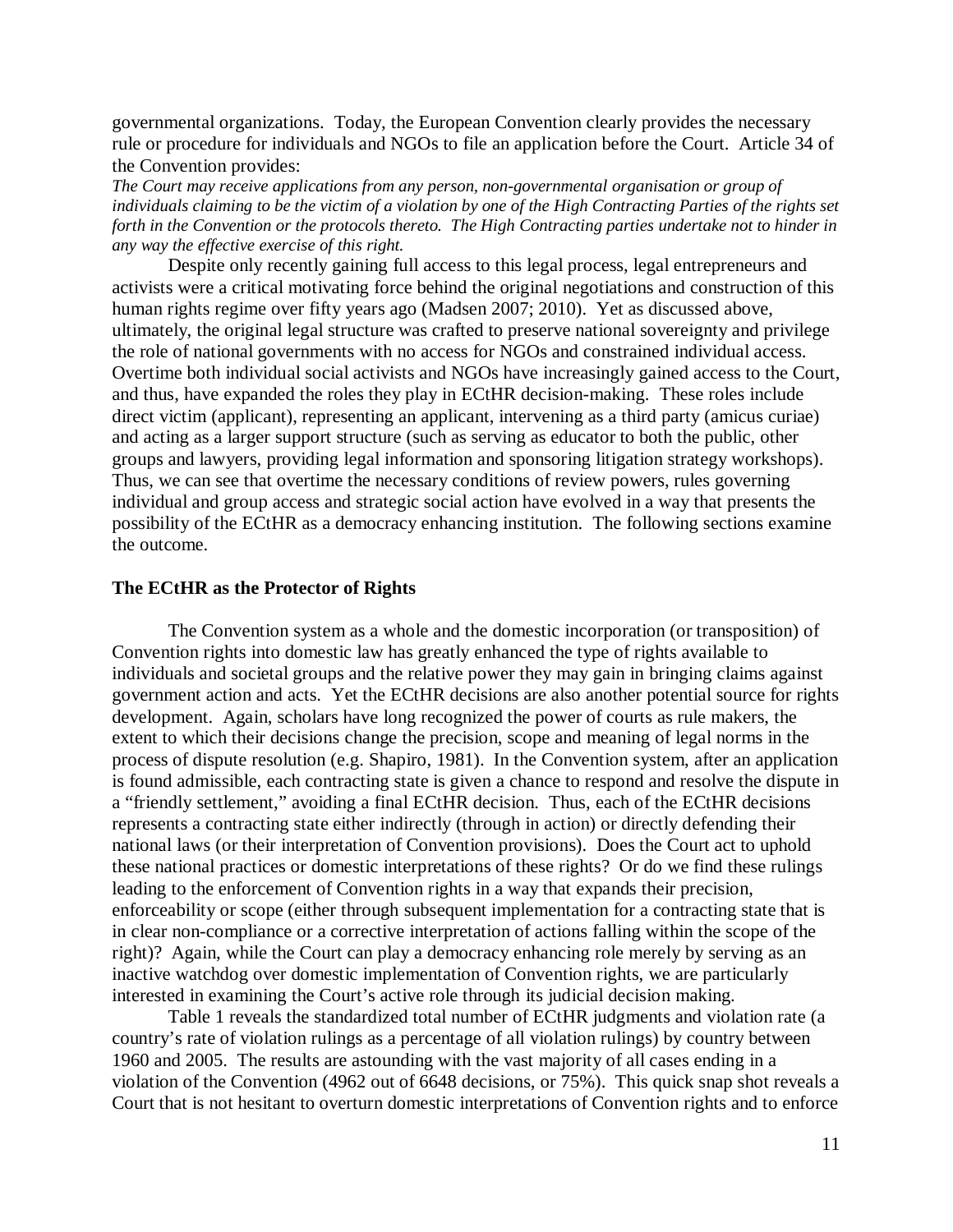non-compliance. Italy, Turkey, Poland and France were clearly the target of many of the claims, with over half (58%) of all ECtHR violation rulings in the 45 year period of this study involving these four legal systems. These judgments lead to both damages and domestic policy reform that over time has expanded who can participate in rights claiming and law enforcement in the future. For example, the *Golder* Case, ECtHR 1975 led to the British Prison Rules of 1964 law to be reformed (Resolution (76) 35 of 22 June 1976); the *Airey* Case, ECtHR 1979 led to the establishment of a program to administer Civil Legal Aid and Advice in Ireland (Resolution DH (81) 8 of 22 May 1980); and the *De Haan* Case, ECtHR 1997 led to a Dutch law reforming the administrative courts procedures of appeal (Resolution DH (98) 9 of 18 February 1998). The Italian cases are largely driven by Article 6 (access to fair trial) violations with Italian legal proceedings falling gravely behind in standards of trial processing times and procedures (Cichowski 2006).

## -------- Table 1 about here --------

 Table 2 examines the national level general measures adopted to ensure compliance and implementation of ECtHR decisions as reported to the Council of Europe's Committee of Ministers between 1966 and 2006. The data includes information on the total number of each type of general measure taken including: legislation, executive action, changes in jurisprudence, administrative action, publication of judgments with the expectation that national courts will directly apply the decision, practical measures, such as creation of prisons or recruitment of judges or dissemination of the ruling. There were 704 measures adopted in the national legal systems during this time period. Interestingly, almost two-thirds (59%) of these measures involved new domestic legislation or publication of the ruling with the requirement that national courts apply the ECtHR ruling demonstrating the very real domestic policy effects of these international court judgments which changed the rights available in the domestic legal system.

### -------- Table 2 about here --------

Elaborating these data, ECHR rulings have led to a host of national policy changes including administrative, legislative, judicial and even constitutional reforms.<sup>[8](#page-12-0)</sup> For example, ECtHR decisions resulted in the expansion of administrative review powers of courts in Sweden (*Pudas & Boden* Case, ECtHR 1987), a new code of criminal procedure in Italy (*F.C.B* Case ECHR 1971), led the Austrian Constitutional Court to reverse its previous interpretations of "civil rights and obligations," (*Ringeisen* Case, ECtHR 1971) and even sensitive domestic issues such as the regulation of property – leading to changes in the administration of property tax codes (*Hentrich* Case, ECtHR 1994) and expanded access to judicial remedies in property disputes (*Holy Monasteries* Case, ECtHR 1994). Further, compared to other international courts, the ECtHR has a remarkable compliance rate ensuring these new rights are realized (Norgaard, 1993; Polakiewicz & Jacob-Foltzer, 1991a; Polakiewicz & Jacob-Foltzer, 1991b; Polakiewicz, 1[9](#page-12-1)96).<sup>9</sup> Thus, this supranational legal process increasingly becomes a successful route for

<span id="page-12-0"></span> <sup>8</sup> *Effects of Judgments of Cases (1959-1998)* European Court of Human Rights. Downloaded from http://www.ECHR.coe.int/Eng/EDocs/EffectsOfJudgments.html.

<span id="page-12-1"></span><sup>&</sup>lt;sup>9</sup> The comparatively high compliance rate experienced by the ECtHR is in large part due to a comprehensive and effective monitoring system that oversees the domestic execution of ECtHR decisions. In particular, the Council of Europe's Committee of Ministers (an intergovernmental body) assisted by their Department for the Execution of Judgments work together with respondent states to ensure the effective execution of the ruling, be it paying damages to or implementing individual measures for the injured party, and in some cases also implementing general measures (e.g. domestic legislative or constitutional reform) to prevent violations in the future. By relegating this monitoring responsibility to an intergovernmental body, peer pressure from contracting states, while seldom used, can serve as an effective final insurance method for compliance (Council of Europe, 2005).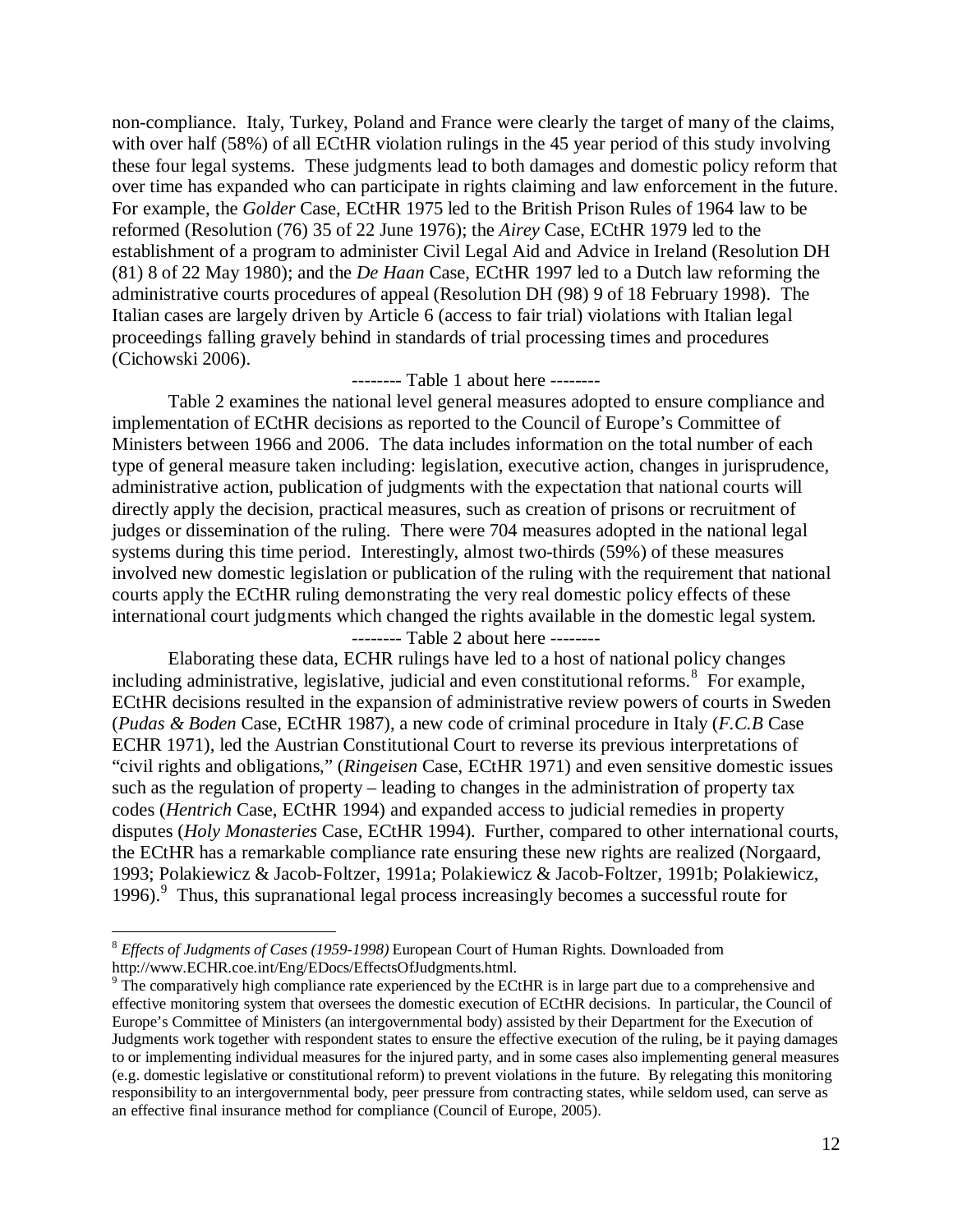individuals to participate in not only individual rights claims but in law enforcement – ensuring greater protection in the domestic legal system in the future.

## **The ECtHR and Participatory Democracy**

We now turn to examine the extent to which the ECtHR enhances democracy by being accessible to non-state actors and third parties. As we discussed above, while the Convention today clearly provides the basis for non-state actors to bring individual complaints, the access for NGOs is more limited. The NGO must prove that the organization has itself directly experienced a violation of Convention rights. This is laid out in the ECtHR's case law.<sup>[10](#page-13-0)</sup> Nonetheless, the Court's jurisprudence also reveals the diversity of organizations and entities that have successfully brought claims, including church associations,<sup>[11](#page-13-1)</sup> media groups,<sup>[12](#page-13-2)</sup> trade unions,<sup>[13](#page-13-3)</sup> human rights groups<sup>[14](#page-13-4)</sup>, and many companies.<sup>[15](#page-13-5)</sup> Interestingly, the Court has also incrementally developed an "indirect victim" approach that enables persons to bring a claim who were not directly affected, but who are close relatives and have a valid personal interest in having the violation confirmed.<sup>16</sup> This type of indirect representation is differentiated from a third party representing a direct victim or the continuation of proceedings by a relative, yet there have been notable exceptions. One example, is *Karner v. Austria*, the claimant's legal representative (non-relative) was allowed to continue the proceedings after the applicant's death.<sup>[17](#page-13-7)</sup> While this evolving case law on "indirect victims" has not previously provided a clear standing for NGOs as an applicant representing a victim, one ECtHR judge suggests it may be an "indication of a possible evolution of the ECtHR's practice with regard to the role of representatives before the ECtHR" (Vajic 2005, p. 95). Thus, in the future, there may be an expanded opening for greater NGO participation in filing an application, beyond its role as a direct victim.

NGOs have also come to play an important role through third party interventions. Again, if we look over time, the ECtHR itself has largely been responsible for this expansion in access. The original Convention made no mention of third party intervention, but instead it has evolved over time by way of the Court's case law and today is codified in the Convention. Yet, the story

<span id="page-13-0"></span> <sup>10</sup>For example, see *Éskomoravsk v. Czech Republic*, no. 33091/96, ECtHR 1999; *ARSEC and Others v. Spain*, no. 42916/98, ECtHR 1999; *Association of Polish Teachers v. Poland*, no. 42049/98, ECtHR 1998; *VgT v. Switzerland*, no. 24699/94, ECtHR 2000; and in two other cases the ECtHR dismissed the claims of the NGO in the case on grounds of not being able to claim direct harm, *Éonka v. Belgium*, no. 51564/99 ECtHR 2001 and *Asselbourg and* 

<span id="page-13-1"></span><sup>&</sup>lt;sup>11</sup> For example, *Johannische Kirche and Peters v. Germany*, no. 41754/98, ECtHR 2001; *Christian Federation of Jehovah's Witness v. France*, no. 53430/99 ECtHR 2001.<br><sup>12</sup> For example, *Verdens Gang and Aase v. Norway*, no. 45710/99 ECtHR 2001; *Pasalaris and Foundation de* 

<span id="page-13-2"></span>*Presse v. Greece*, no. 60916/00 ECtHR 2002; *Independent News and Media plc v. Ireland*, no. 55120/00 ECtHR

<span id="page-13-3"></span><sup>&</sup>lt;sup>13</sup> For example, *Unison v. UK*, no. 53574/99, ECtHR 2002; *Federation of Offshore Workers' Trade Unions v. Norway*, no. 38190/97 ECtHR 2002.

<span id="page-13-4"></span><sup>&</sup>lt;sup>14</sup> A recent decision is one example, *Women on Waves & Others v. Portugal* (no. 31276/05 ECtHR 2009) involved three NGOs, one Dutch and two Portuguese, successfully won their claim that the Portuguese government had violated their Art 10 (freedom of expression) rights when it prevented the organizations from disseminating information about reproductive rights and abortion. See country case studies below for further examples.<br><sup>15</sup> For example, *Comingersoll v. Portugal*, no. 35382/97, ECtHR 2000; *Eielectric Srl v. Italy*, no. 36811/97, ECtH 2000.

<span id="page-13-6"></span><span id="page-13-5"></span><sup>&</sup>lt;sup>16</sup> For example, the *Aksoy v. Turkey* case was brought by the victim's father along with assistance by a Kurdish human rights group, the KHRP. This case is discussed in more detail in country case study below.

<span id="page-13-7"></span><sup>17</sup> *Karner v. Austria*, no. 40016/98 ECtHR 2000.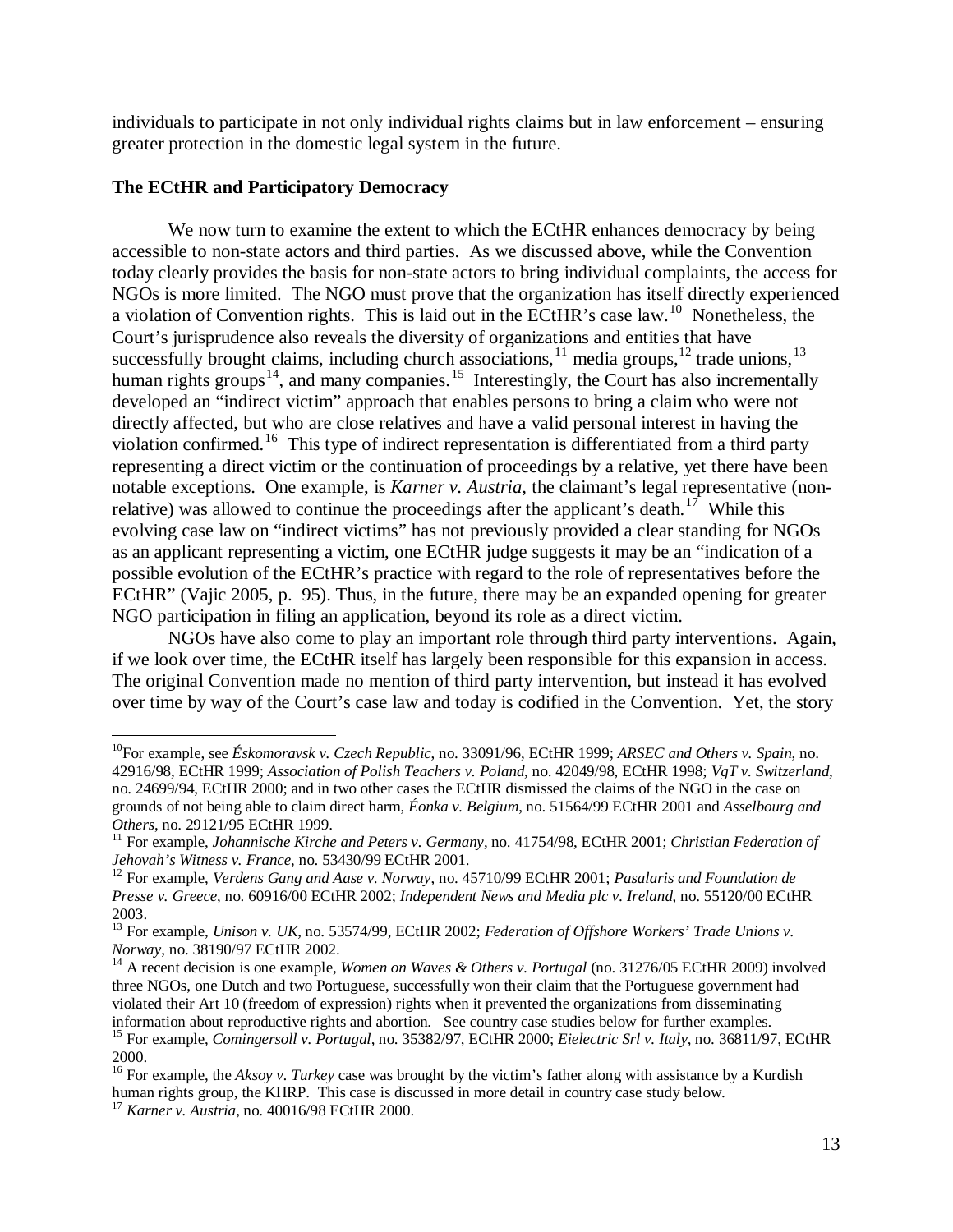is not only one of top down reform; instead it has evolved over time as a result of the interaction between social activists and the ECtHR.

The first request by a third party came in 1978 when the National Council for Civil Liberties requested to submit a brief in a pending case for an individual they had represented earlier in the legal process.<sup>18</sup> The Court denied the request. The following year, the UK Government asked to intervene in the *Winterwerp* case against the Netherlands on the grounds it had a series of similar pending cases.<sup>19</sup> The UK Government admitted it had no right to submit a brief but inquired whether Rule 38(1) of the Rules of the Court might provide the basis: "*the Chamber may, at the request of a Party or of Delegates of the Commission or proprio motu, decide to hear….in any other capacity any person whose evidence or statements seem likely to assist it in the carrying out of its task."* The Chamber granted the UK leave to submit the brief but required that the information would be submitted to the Court by delegates of the Commission rather than directly by the UK Government. NGOs took notice and quickly followed suit with new requests. In 1981, the Court allowed the same indirect third party participation via the Commission, but this time to a trade union, the Trades Union Congress  $(TUC).^{20}$  Interestingly, the Court further expanded participation by granting a TUC representative leave to also participate in oral proceedings alongside the written documents submitted by the Commission on behalf of TUC. What is the effect of this NGO participation? These TUC documents would later be cited directly in the Court's final decision finding a violation of Article 11.<sup>[21](#page-14-3)</sup>

Following this trend developed in the case law, the ECtHR subsequently amended the meaning in Article 37(2) of the Rules of the Court in 1983 to specifically allow third party participation both by states or any other person. Between 1984 and 1998 the Court has authorized 41 requests for third party intervention (it refused 20).<sup>[22](#page-14-4)</sup> Figure 2 includes all the *The President of the Court may, in the interest of the proper administration of justice, invite any High Contracting Party which is not a party to the proceedings or any person concerned who is not the applicant to submit written comments or take part in hearings.* third party intervention requests during this time period. From the mid-1990s NGOs increasingly utilized this new access point to participate in the Court's law making processes. Today, following the adoption of Protocol 11 in 1998, we see third party access and participation clearly specified in the Convention and the Rules of the Court. Article 36§2 of the Convention provides the President of the Court the discretionary power to allow third party intervention:

Likewise, Rule 44§2 from the Rules of the Court govern similar provisions on third party participation.

----- Figure 2 about here -----

Together, these provisions and actions by the Court have led to greater participation by social activists and NGOs in ECtHR litigation. Clearly, these provisions do not create an open flood gate for NGO participation, but instead illustrate the persistence of NGOs to challenge constraints on the accessibility of the Court and the power of the Court to allow increased participation over time – a decision that often takes place long before states clarified criteria for participation. In sum, while public interest organizations are rarely a litigant before the ECtHR given the constraints by the Art 34 requirement of claiming to be a direct victim of an alleged

<span id="page-14-0"></span> <sup>18</sup> *Tyrer v. UK*, no. 5856/72 ECtHR 1978.

<span id="page-14-4"></span>

<span id="page-14-3"></span><span id="page-14-2"></span><span id="page-14-1"></span><sup>&</sup>lt;sup>20</sup> Young, James & Webster v. UK, no. 7601/76, no. 7806/77 ECtHR 1981.<br><sup>21</sup> Paragraphs 31,64.<br><sup>22</sup> See European Court of Human Rights. *Survey: Forty Years of Activity*. 1998, p. 134-137.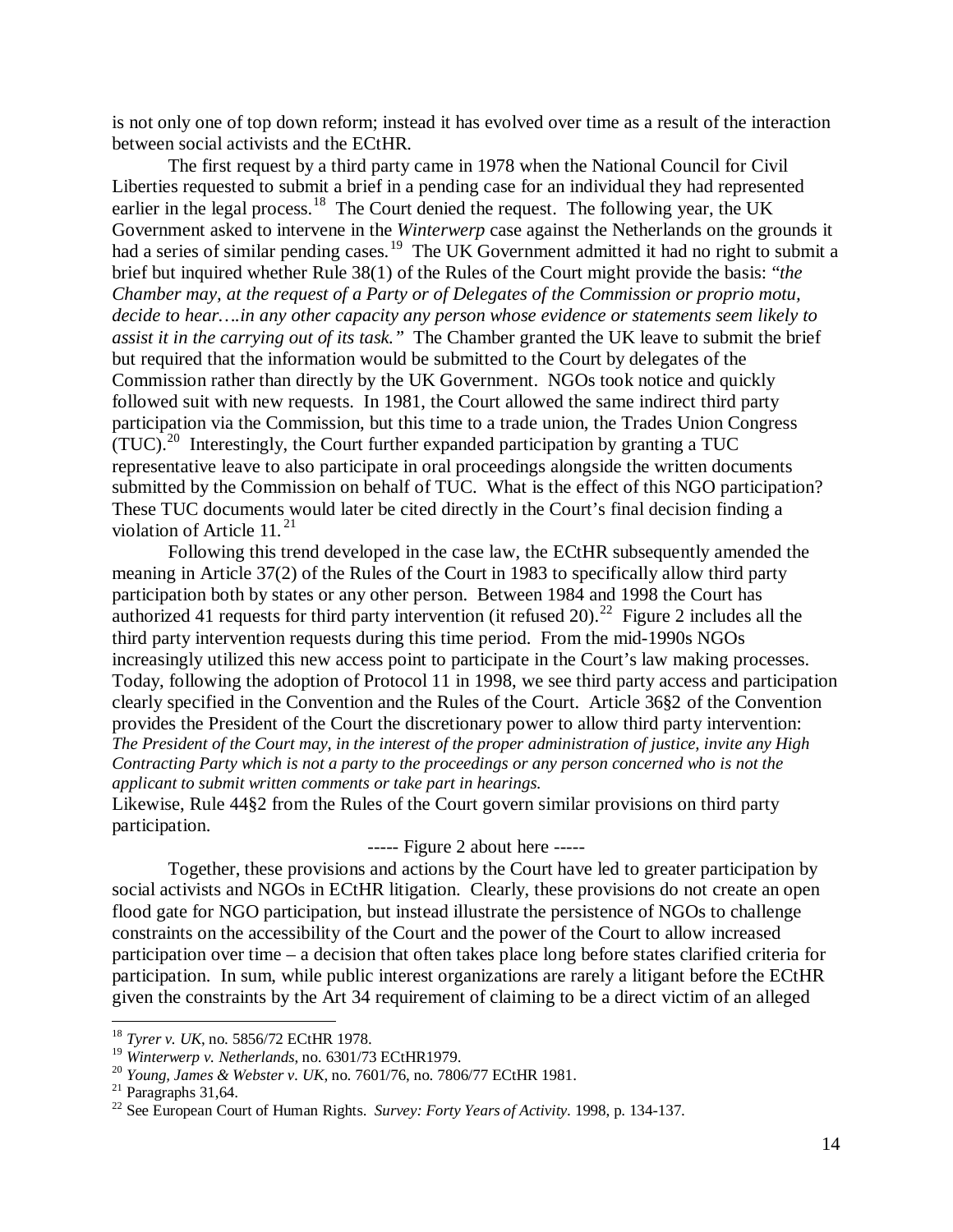violation of the Convention, they are able to participate and their involvement has directly impacted the development, reform and implementation of Convention rights in domestic legal systems. It is through this transnational participation that they are able to enhance the quality of democracy at home. We can see this most clearly when we look at the ways in which public interest organizations have at times shaped the decisions made by the ECtHR and even the policy positions held by national governments. The following are examples.

In the *Soering* case<sup> $^{23}$  $^{23}$  $^{23}$ </sup> concerning the United Kingdom's involvement in extraditing an individual accused of a capital offence to the United States, Amnesty International was granted leave to submit an amicus brief which ultimately was quoted by the Court in its judgement.<sup>[24](#page-15-1)</sup> The group Article 19 (which focuses on the defence of freedom of expression rights) filed amicus briefs in two cases<sup>[25](#page-15-2)</sup> and played a key role in the Court's decision and dissenting opinions, and was ultimately used to support the Court's finding of a violation.<sup>[26](#page-15-3)</sup> The *Nachova*<sup>[27](#page-15-4)</sup> decision was also particularly important not only for expanding Convention rights to find that Art 14 (prohibition of discrimination) also has a procedural element (obligation of the authorities to investigate possible racist motives), but also that the amicus briefs of three NGOs played prominently in the judgement. The three NGOS, the European Roma Rights Centre (ERRC), INTERIGHTS and the Justice Initiative were all granted leave by the Court to file briefs. By 2005, these groups were directly involved (either as third party intervention or directly representing a claimant) in over 80 cases before the ECtHR . In sum, the number of cases involving NGOs is admittedly a small number compared to the total number of ECtHR cases. But the quality of the case is high, meaning most of these groups are very strategic about choosing to participate in cases which they believe will lead to significant changes in European law and bring maximum reforms to domestic legal systems. They see it as an opportunity to participate in the development of international human rights law, which subsequently has a direct impact not only at the international level, but at the way democratic rights are upheld by judges and public officials at the domestic level.

## **The ECtHR and Deliberative Democracy**

Finally, we turn to the interaction between international courts and deliberative democracy. I examine the extent to which the ECtHR's decisions foster public debate and serve as sites for transnational collaboration and information exchange and the effects of this on domestic democracy. In order to provide an in depth examination of this dynamic process, I will focus on a subset of the larger decision database. In particular, I provide an in depth case study of minority rights claims brought between 1991-2007 involving two countries, Turkey and the United Kingdom. I will examine each country in turn.

<span id="page-15-1"></span><span id="page-15-0"></span><sup>&</sup>lt;sup>23</sup> *Soering v. UK*, no. 14038/88 ECtHR 1989.<br><sup>24</sup> The ECtHR stated in para. 102: "This 'virtual consensus in Western European legal systems that the death penalty is, under current circumstances, no longer consistent with regional standards of justice', to use the words of Amnesty International, is reflected in Protocol No 6 to the Convention, which provides for the abolition of the death penalty in time of peace."<br><sup>25</sup> Observer & Guardian v. UK. no. 13585/88 ECtHR 1991: Sunday Times v. UK. no. 13166/87 ECtHR 1991.

<span id="page-15-3"></span><span id="page-15-2"></span><sup>&</sup>lt;sup>26</sup> The Court stated in para. 60: "For the avoidance of doubt, and having in mind the written comments that were submitted in this case by 'Article 19'…. the Court would only add to the foregoing that Article 10 of the Convention does not in terms prohibit the imposition of prior restraints on publication, as such." <sup>27</sup> *Nachova & Others v. Bulgaria*, no. 43577/98, no. 43579/98 ECtHR 2005.

<span id="page-15-4"></span>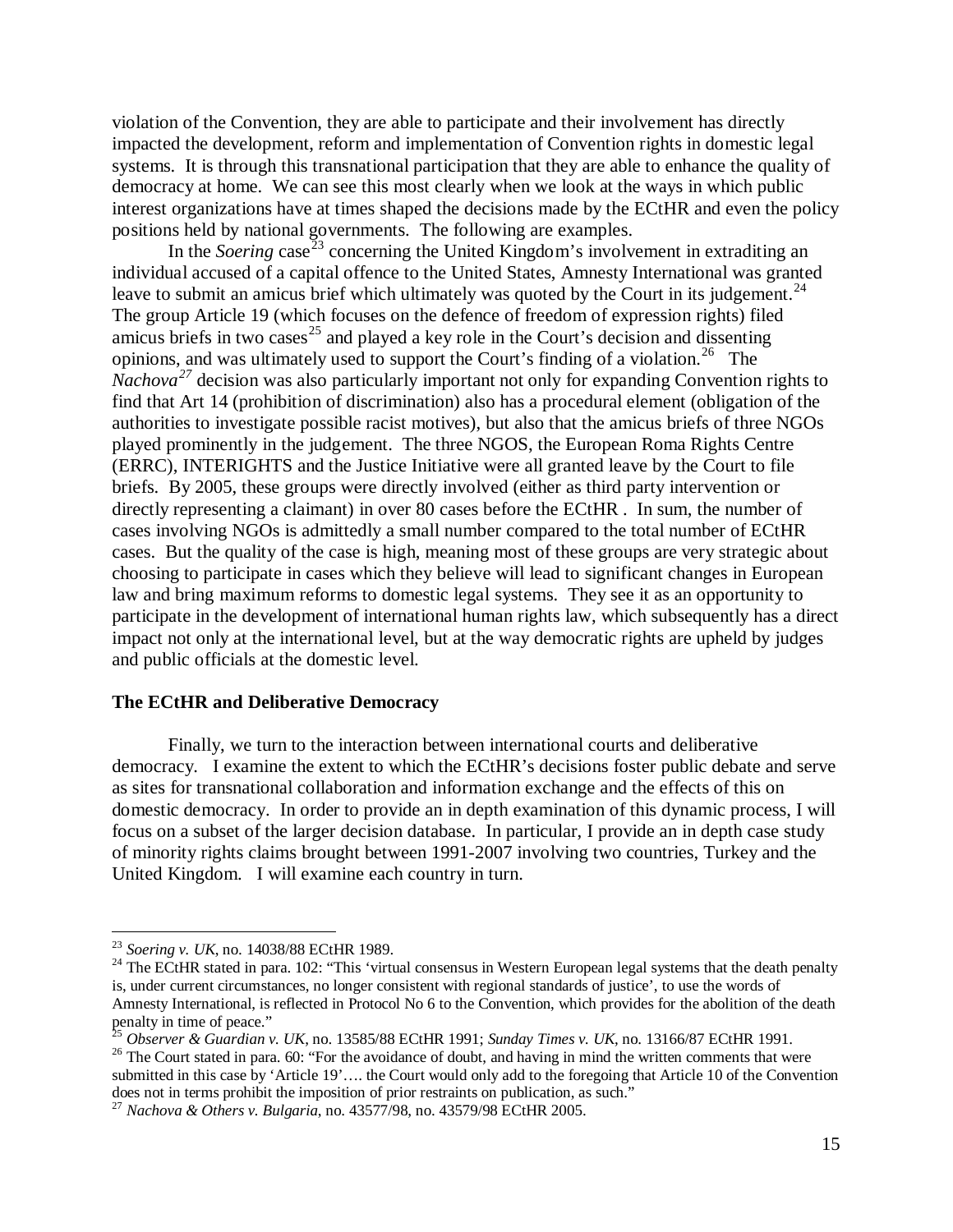The great majority of minority rights cases brought against Turkey involved Art 3 (torture), Art 5 (liberty/security) and Art 8 (privacy). Interestingly, these are also the cases in which we see the greatest involvement of activists, including organized Kurdish lawyers, British human rights lawyers, and also the NGO Kurdish Human Rights Project (KHRP). The KHRP was clearly a key actor in this litigation. This non-governmental organization was founded in 1992 and is based in London. It has a global mission in that they are not tied to a single country but instead are "committed to the promotion and protection of the human rights of all persons living within Kurdish regions" with the aims to "to promote awareness of the situation of the Kurds in Iran, Iraq, Syria, Turkey and elsewhere, to bring an end to the violation of the Kurds in these countries, and to promote the protection of human rights of Kurdish people everywhere" (KHRP 2008, p. 1). The group utilizes international human rights mechanisms as a key instrument to protect Kurdish rights and the European Convention system has been its most successful avenue. Between 1992 and 2007 they represented over 500 applicants, and recognize the importance of this individual procedure in attaining "collective justice" (KHRP 2008, p. 25). The ECtHR provided the site for the KHRP's transnational collaboration and campaign. As seen from its mission statement, this transnational legal activism clearly has the goal of bringing greater public awareness and debate to the issue of human rights protection of Kurdish populations. If we turn to the case law we can examine these effects.

The KHRP's collaboration with activist lawyers in both the United Kingdom and Turkey has led to a successful campaign to bring greater awareness to the public and international bodies, as well as greater accountability of public officials on the treatment of the Kurdish population in Southern Turkey. This litigation has led to both an expansion in domestic protection and also reform in European Convention procedures. The following are examples.

The *Aydin vs. Turkey* decision<sup>[28](#page-16-0)</sup> was integral to expanding the scope and meaning of Art 3 and its prohibition of torture. In particular, this KHRP assisted case, led to the ground breaking decision that established rape as a form of torture. Prior to this ruling, rape was often categorized by many legal systems as a criminal act, under appreciating its potential systematic use by authorities in times of war. The KHRP's legal team provides the basis for the ECtHR to expand this definition of torture. This ECtHR decision not only expanded Convention rights, but it also contributed to larger discussions in the international human rights community on how rape would be prosecuted under international law, in particular in the international criminal tribunals for Rwanda and the Former Yugoslavia (see Eaton 2004). Another important Art 3 decision which had KHRP involvement was the *Aksoy v. Turkey* case.<sup>[29](#page-16-1)</sup> The case involved Zeki Aksoy who was shot on 1994 after receiving death threats for filing a complaint with the European Commission regarding mistreatment and torture he suffered while detained by the Turkish security forces. The case was brought by his father with the assistance of KHRP. The ECtHR's decision was important by publicizing the Turkish government's use of torture, bringing greater public debate to this issue and also making clear that the Convention system took seriously such claims brought by individuals against their governments. Groups such as the KHRP understand the importance of utilizing the Convention system as a way of enhancing the accountability of domestic governments.

It is important to note that social activists may bring this litigation, sometimes formally through their work with NGOs like the KHRP, but also working outside of these organizations. In the case of Turkey, there are two legal activists that are particularly noteworthy for their

 <sup>28</sup> *Aydin vs. Turkey*, no. 23178/94 ECtHR 1997.

<span id="page-16-1"></span><span id="page-16-0"></span><sup>29</sup> *Aksoy v. Turkey*, no. 21897/93 ECtHR 1996.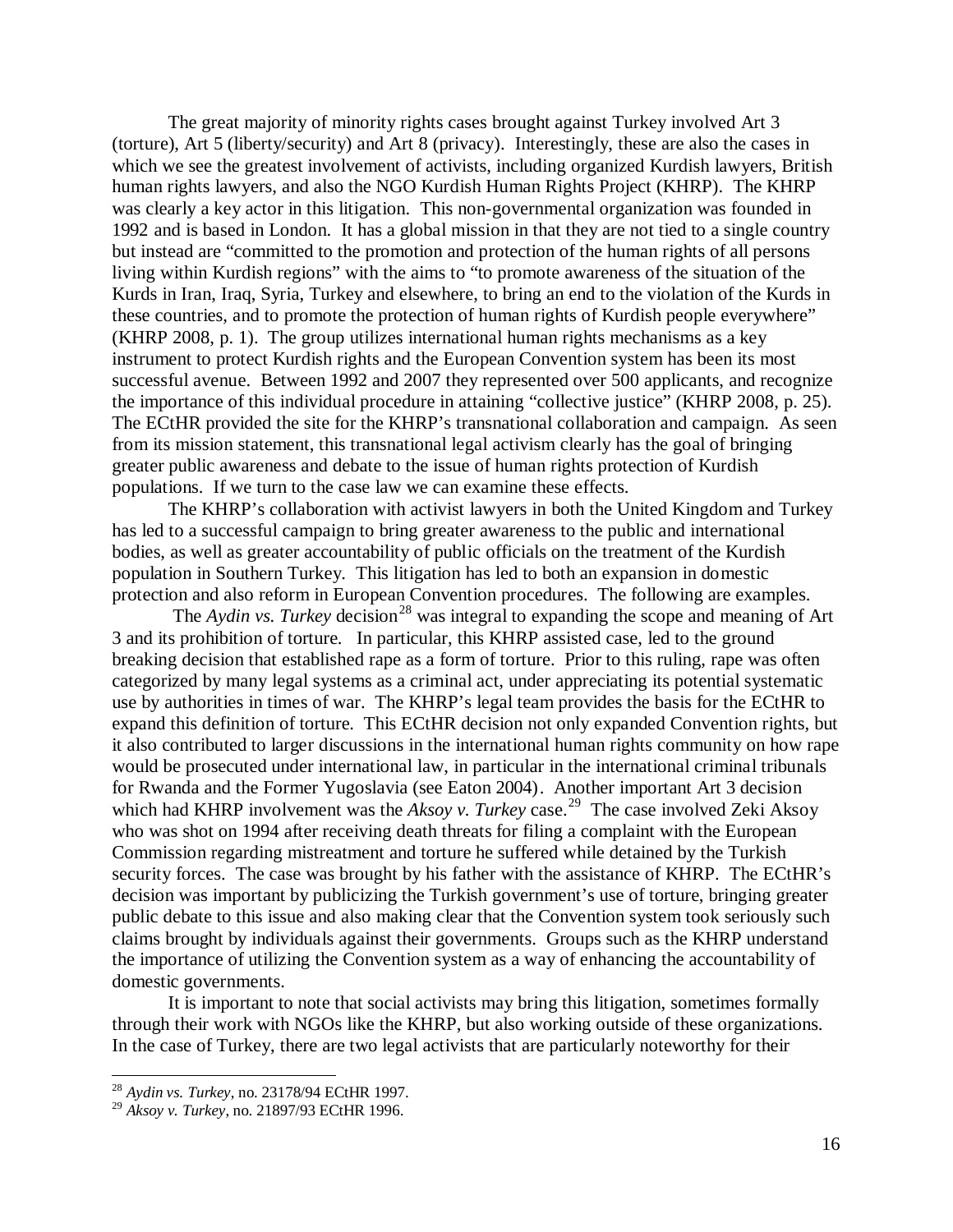transnational collaboration in bringing claims before the ECtHR. Kevin Boyle and Francoise Hampson are professors of law and fellows in the Human Rights Centre at Essex University in the United Kingdom. Both have a distinguished career of involvement in human rights litigation, in particular before the ECtHR. Boyle spent over a decade working specifically on bringing claims involving human rights violations in South East Turkey.<sup>30</sup> An examination of the case law from Turkey further details this involvement with their participation as legal representative to the applicant in 15 cases. The pair of lawyers has an excellent track record, with the ECtHR in almost all cases finding a violation of Convention rights, most involving Art 3 (torture) and Art 8 (privacy). For example, in the *Elci and Others v. Turkey* case,<sup>[31](#page-17-1)</sup> Hampson and Boyle assisted 16 Turkish nationals in bringing two complaints (that were later combined into one application) under Art 3, Art 5 (liberty/security), Art 8, Art 1 Protocol 1 and Art 25. This case involved a group of lawyers who were detained under the pretext that they were involved in criminal activities but in reality it was for their work representing individuals before the State Security Court and their wider human rights work. The ECtHR held that there was a violation of Art 3, Art 5 and Art 8. The effect of this decision not only held the Turkish Government accountable in these sixteen cases, but also was publicized widely by networks of activists to send a clear message to the public that the ECtHR will confront governments that limit access to legal institutions. Again, this decision and the subsequent dissemination of information expands protection and access for those bringing rights complaints against their governments in the future.

We now turn to look closer at NGO and social activist involvement in the minority rights cases in the United Kingdom. The most notable variation from the Turkish cases is the number and diversity of NGOs involved in these cases. Drawing from the larger data set, we find that the United Kingdom is home to the largest number of NGOs that are systematically involved with applications before the ECtHR. Further, many of the key litigators and justice advocates before the ECtHR over the last thirty years are from the UK. Professors Boyle and Hampson are examples as mentioned above, and Lord Lester of Herne Hill QC would be another.<sup>[32](#page-17-2)</sup> As we saw from the Turkish case, these British social activists (KHRP for example) are not only involved in cases in their home country but are a part of an increasingly important network of transnational public interest lawyers. The Convention system provides the site for this exchange of information, collaboration and deliberation of important human right issues. The NGOs assisting in these cases included AIRE Centre, Justice, Children's Legal Centre, National Council of Civil Liberties, Stonewall, National Romani Rights Association, and Liberty. Due to space limitation, I will highlight a few of these NGOs and elaborate the effects of the ECtHR on their activities.

The AIRE Centre is based in the United Kingdom and was set up in 1993 to assist individuals in obtaining rights provided through international agreements. Between 1993 and 2003 they were involved in more than 77 cases. The vast majority of their participation came in

<span id="page-17-0"></span> $30$  Their personal profiles can be found at the following URLs:

Kevin Boyle<http://www.essex.ac.uk/law/people/academic/boyle.shtm><br>Francoise Hampson http://www.essex.ac.uk/law/people/academic/hampson.shtm

<span id="page-17-2"></span>

<span id="page-17-1"></span><sup>&</sup>lt;sup>31</sup> Elci and Others v. Turkey, no. 23145/93, 25091/94 ECtHR 2003.<br><sup>32</sup> Lord Lester has a distinguished career as a human rights advocate and lawyer both before British courts but importantly before the ECtHR. One recent example, he represented the applicants in *D.H. & Others v. Czech Republic*, (no. 57325/00 ECtHR 2007) which was a landmark decision on the meaning and effect of racial discrimination as protected under the Convention. His 40 years of work as a lawyer exemplifies the social justice activist who has utilized the courts to bring real legislative and legal reform.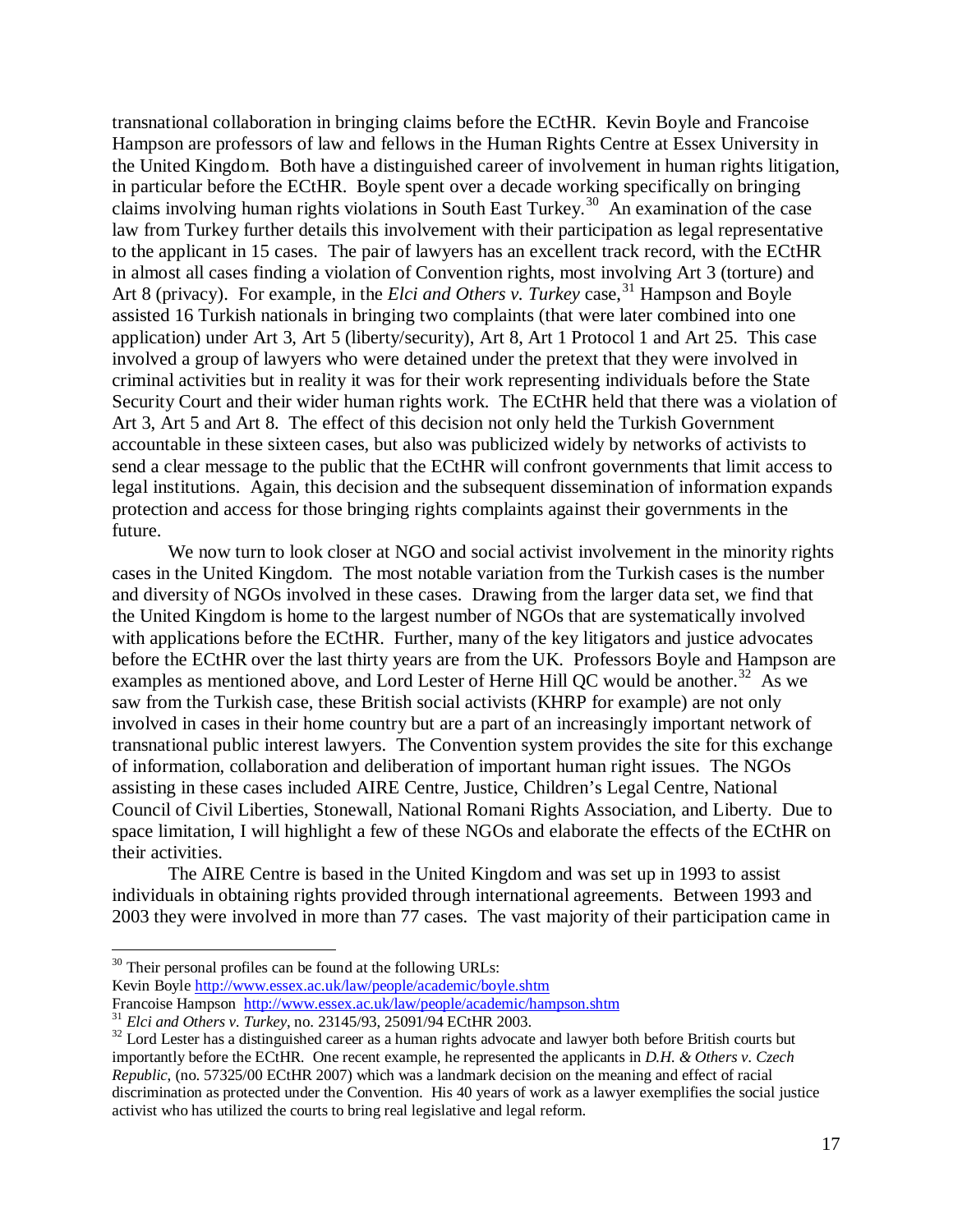the form of directly assisting claimants with legal information (37 cases) or serving as a claimant's primary legal representative (37 cases) and a handful in which they were granted third party intervention (3 cases).<sup>33</sup> Further, the group is called upon by the Council of Europe and other international organizations to provide training on litigating Convention rights (Harby 2005). This is an interesting example of how an international organization reaches out to NGOs and facilitates this collaboration and exchange of information with the purpose of bringing greater public awareness and utilization of these rights. Subsequent litigation involving AIRE Centre has resulted in decisions finding violations in a host of legal domains, from failure in police protection (under Art 6) to family law (under Arts 6, 8, 13). Nuala Mole from the AIRE Centre served on the legal team for the applicant in *D v. UK*  $34$  case involving the deportation of an immigrant with AIDS to his home country which is a remote island (St Kitts). The ECtHR found the UK in violation of Art 3 as deportation of the man in this condition to place where he would have neither medical or family support constituted "inhumane and degrading treatment." The ruling expanded the protection offered to non-nationals living in the UK especially those suffering from terminal illness.

Stonewall is also involved with equality and justice advocacy for the lesbian, gay and bisexual communities. This is a professional lobbying organization that was set up in the United Kingdom in 1989 in opposition to anti-gay legislation.<sup>[35](#page-18-2)</sup> Today the group has offices throughout the UK and has successfully mainstreamed their equality claims by garnering support by all main political parties. While research, community and educational outreach and lobbying Parliament are their main activities, representatives from Stonewall have also lodged cases with the ECtHR to bolster these public awareness campaigns at home. In the *Sutherland v. UK* case<sup>[36](#page-18-3)</sup> case, the applicant was represented by Stephen Grosz and also Angela Mason from Stonewall who lodged the complaint with the European Commission on Human Rights in 1994. The applicant in the case was questioning the lawfulness of a UK law which fixed the age of consent for lawful homosexual activities between men at 18 rather than that set for women at 16. He claimed that the statute was a violation of his right to privacy under Art 8 and was discriminatory and thus a breach of Art 14. This case is notable in that it complemented the public campaign in the UK that subsequently led to direct legislative amendments by the British government which lowered the age of consent to 16, despite repeated opposition from some parliamentarians. The government was held accountable to remove discriminatory practices, and the litigation in effect helped foster public debate that enabled laws to be reformed to meet current societal pressures. Stonewall is also a classic example of an NGO utilizing a wide array of venues to bring policy and social reform – through the courts (both domestic and supranational levels), legislature and larger public education campaigns (Cichowski 2007). While ECtHR litigation is but one avenue for this NGO, it clearly helps support the groups work in improving deliberative democracy.

Liberty is another UK based NGO that has played a critical role in the ECtHR's minority rights case law. It was established in 1934 under the name the National Council for Civil Liberties. Their organizational goals are to "promote the values of individual human dignity, equal treatment and fairness as the foundations of a democratic society" and they do so "through a combination of public campaigning, test case litigation, parliamentary lobbying, policy analysis

<span id="page-18-0"></span> <sup>33</sup> The Aire Centre. 2003. *Ten Year Review*. Report can be downloaded at

http://www.airecentre.org/fileman/tenyearreview.pdf <sup>34</sup> D. v. UK no. 30240/96 ECtHR 1997.

<span id="page-18-2"></span><span id="page-18-1"></span><sup>&</sup>lt;sup>35</sup> For more information on Stonewall go to: http://www.stonewall.org.uk/

<span id="page-18-3"></span><sup>36</sup> *Sutherland v. UK*, no. 25186/94 ECtHR 2001.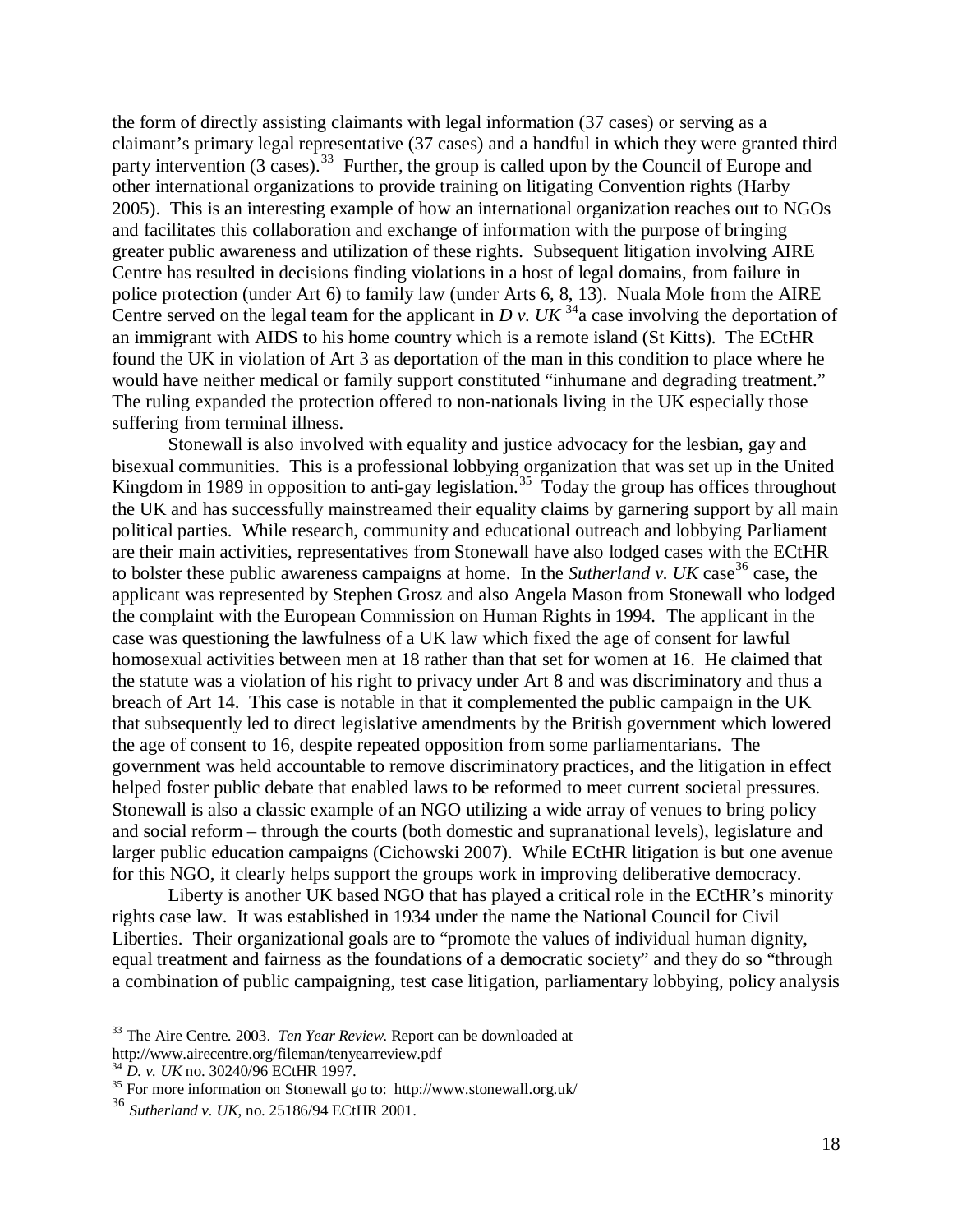and the provision of free advice and information."<sup>[37](#page-19-0)</sup> Liberty has utilized the ECtHR as a venue for its test case litigation in the area of minority rights. Again, similar to Stonewall this group utilized the ECtHR as a platform in its work to foster public deliberation and debate on human rights issues. The *Grant v UK* test case<sup>[38](#page-19-1)</sup> is an example. The applicant in this case was a male to female transsexual and Liberty brought into question the fact the applicant was disallowed a pension at the age of 60 despite the fact she had a Gender Recognition Certificate as established through legislation adopted in 2004 following the ECtHR's *Goodwin* decision<sup>[39](#page-19-2)</sup> which raised similar issues pertaining to new gender recognition for transsexuals. The ECtHR granted the applicant a pecuniary award finding a violation under Art 8. Along with the *Goodwin* case, the *Grant* case helped foster a growing transgender rights movement in the UK, gave the public space for their claims and debate which subsequently has led to significant legislative changes, despite the Government's initial slow implementation pace (Besson 2008). In the last 10 years, Liberty has been directly involved in at least 26 cases before the ECtHR serving mainly in the role as primary legal representation (13), amicus briefs (12) and 1 as actual claimant. Liberty's strategic litigation has led to not only an expansion in rights protections for minorities living in the UK but has fostered public debate on issues as diverse as transgender rights to governmental oversight. [40](#page-19-3)

#### **CONCLUSIONS**

Some might think international courts possess the double evil. On the one hand they are criticized as anti-democratic by their counter-majoritarian nature as courts, and on the other, they are international organizations that critics argue are rife with democratic deficiencies. Yet the findings of this analysis also suggest that accepting this double jeopardy for international courts, and the European Court of Human Rights, in particular, would be short sighted. In this paper I have argued how international courts, like other multilateral organizations, can enhance democracy – through their protection of rights and by fostering participatory and deliberative democracy. The findings reveal this dynamic.

Today the ECtHR's fifty year history is characterized by landmark human rights innovations, extensive participation with NGOs and the promotion of public dialogue – all which have touched the lives of individuals across Europe. The findings revealed that this dynamic process was linked to a set of necessary conditions: the ECtHR's review powers, rules and procedures granting individual and group access, and then strategic social action by individuals and NGOs. Remarkably, had the Court not changed these original conditions granted to the Convention system by states in the last 1950s, the Court's historical legacy of enhancing democracy might not exist. Overtime, the Court developed its own "constitutional review"

<span id="page-19-0"></span><sup>&</sup>lt;sup>37</sup> Liberty (2009) 'About', at <u>http://www.liberty-human-rights.org.uk/about/index.shtml</u> accessed on 11/15/09.<br><sup>38</sup> *Grant v. UK*, no. 32570/03 ECtHR 2006.<br><sup>39</sup> *Goodwin v. UK*, no. 28957/95 ECtHR 2002.

<span id="page-19-1"></span>

<span id="page-19-3"></span><span id="page-19-2"></span><sup>&</sup>lt;sup>40</sup>Liberty & Others v. UK (no. 58243/00 ECtHR 2008) is an example of a case where Liberty is the applicant and the resulting decision pushed for greater government oversight. Liberty along with 2 civil liberties NGOs from Ireland brought a case before the ECtHR against the United Kingdom under Art 8 alleging wrongful interception of telecommunications traffic by the UK Ministry of Defense during which time the claimants were in regular phone contact with each other and also clients in order to discuss confidential legal matters. The Court's finding of a violation laid out clearly that while interception of telecommunications for national security purposes is lawful, the UK policy governing such action was "not adequately accessible and formulated with sufficient precision as to be foreseeable."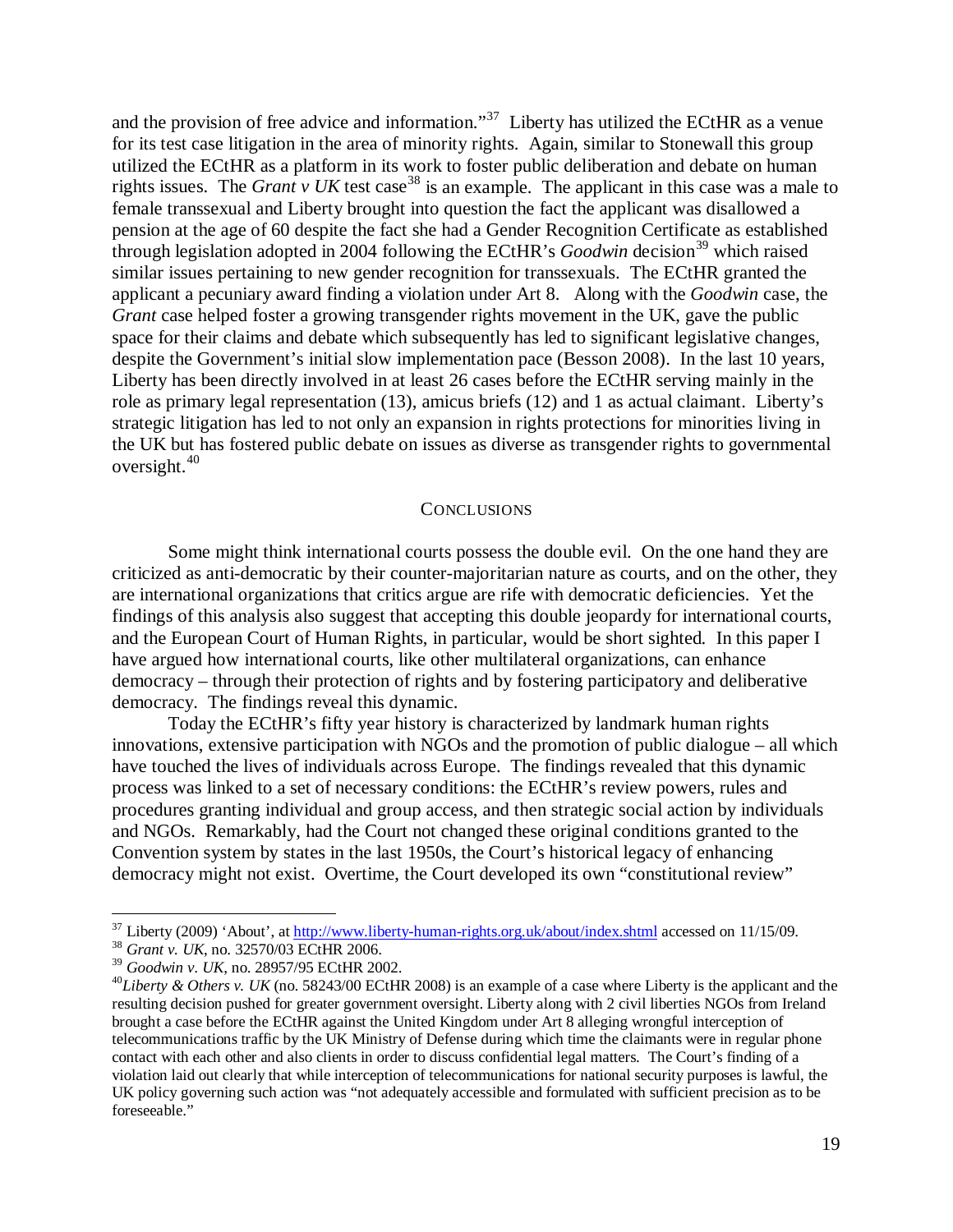powers and expanded the accessibility of Convention institutions – innovations that developed hand in hand with a growing body of transnational legal activists and groups.

How did these necessary conditions then shape the ECtHR's role in enhancing democracy? The findings highlight the extent to which this dynamic interaction between mobilization and litigation led to the strengthening of the precision and enforceability of Convention rights and expanded their scope. The data illustrate that three quarters of the cases in this 45 year time period led to the finding of a violation, states were then asked to upgrade their domestic rights protections to include these new more precise definitions. These cases ranged from a majority of cases arguing for greater access to justice to those cases widening the scope of discrimination to fit society. Further, the implementation of the ECtHR rulings led to institutional change such as legislative and constitutional reforms, all with the effect of creating a more enforceable and precise set of rights in the domestic legal system.

 This case law also had significant effects on participatory democracy. If we look at participation by NGOs, today, both the Convention and the Rules of the Court explicitly grant access to NGOs either as a direct victim or in the form of third party intervention. Yet looking back over the last fifty years, we see that these rules evolved not at the initiation of states, but instead through the Court's jurisprudence and the strategic action of NGOs. Second, while these rules facilitated formal access for NGOs, the historical analysis also reveals NGOs playing myriad roles in the litigation process. Beyond, their role as applicant or third party, social activists were crucial in the role of representing applicants, and providing a general support structure to the Convention system. This participation had a direct impact on the work of the Court. The analysis revealed that overtime the ECtHR has systematically utilized third party interventions (amici curiae) to support its findings of a violation. These amicus briefs are often directly quoted by the Court in the final decision shaping the new definition of rights.

Finally, the analysis highlighted the ways in which the ECtHR decisions fostered public debate and the ECtHR served as a site for transnational collaboration and information exchange. Dense networks of transnational public interest lawyers have developed over the last fifty years to utilize the Convention legal system. Most of these networks are grounded in the work of domestic NGOs, like Liberty and the KHRP in the United Kingdom, in which they serve as a conduit between domestic public discourse and debates and the Convention rights system. The ECtHR has fostered this transnational collaboration by seeking out NGOs such as the AIRE Centre to host workshops to encourage and educate individuals and groups on bringing rights claims. Further, these groups utilize ECtHR case law to add greater strength to domestic debate and deliberation with the goal of bringing policy reform (Stonewall's work on transgender rights is an example).

Alongside these findings, the analysis also raises a host of unanswered questions that serve as avenues for research in the future. First, do these findings travel across time, region or area of law? The European Court of Human Rights is exceptional in many ways given its vibrant legacy, large case law, historical network of legal advocacy support and general compliance amongst member states. Yet it is also currently facing a massive crisis. Thousands of claims are turned away each year on "admissibility" grounds with critics pointing to the inability of the institution to handle the real number of violations that exist. And proposed reforms remain in a dead lock given the power of states to block a system that would ensure greater constraints on national sovereignty.<sup>[41](#page-20-0)</sup> Clearly, the legitimacy of this dynamic process

<span id="page-20-0"></span><sup>&</sup>lt;sup>41</sup> The current debate around reforms to the European Convention system and in particular Russian opposition highlights that for the ECtHR an expanding case law protecting rights may enhance its legitimacy in the eyes of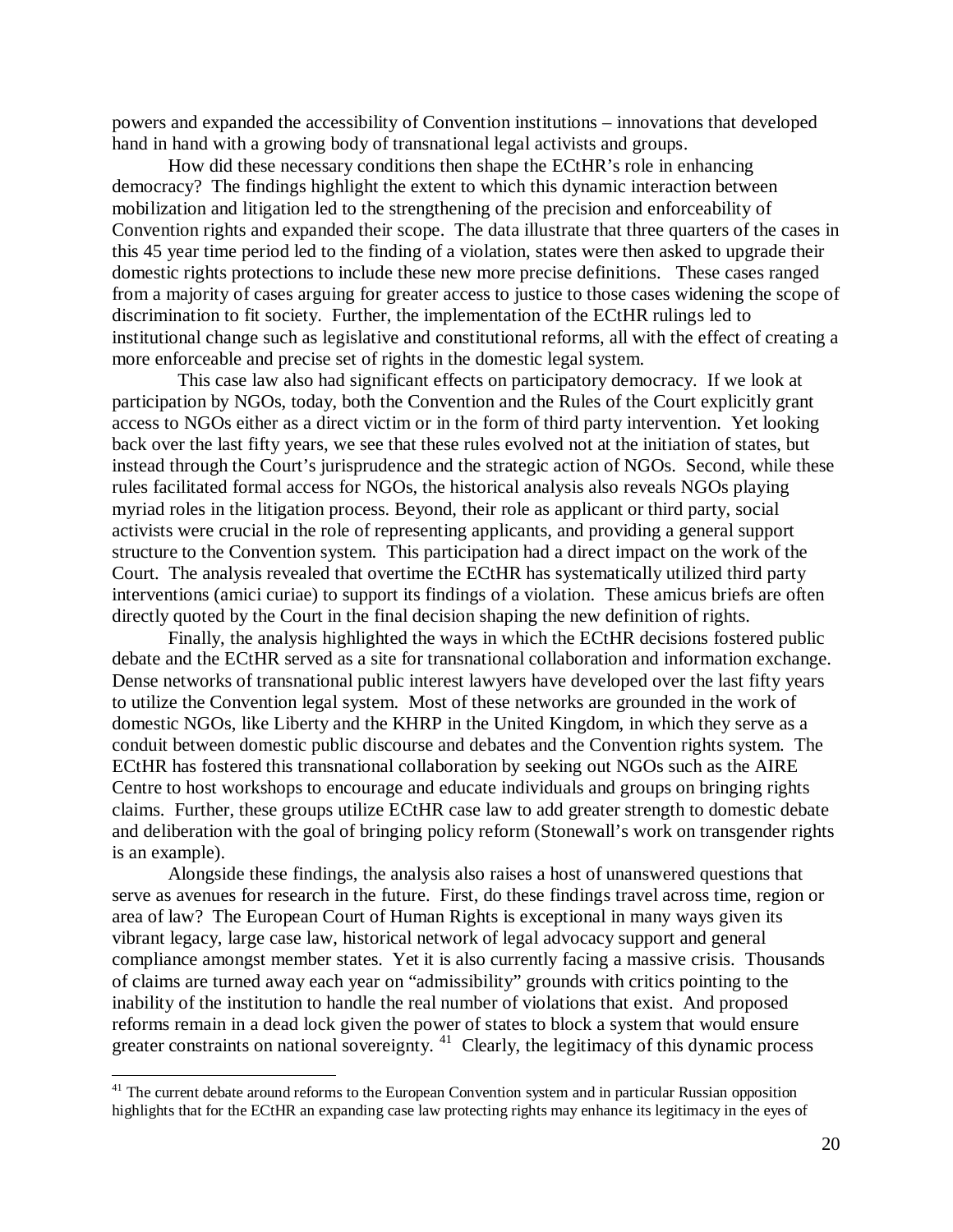remains a fine balance between societal inclusion and domestic government support. Thus, it remains an important question how the ECtHR's democracy enhancing capabilities might evolve in the future to balance the support of states and citizens.

What can the data tell us about variation across region and legal domain? The analysis suggests a set of generalizable expectations that enable us to understand the democracy enhancing capabilities of international courts – connecting the work of these multilateral institutions to change in rights protections, participation and deliberative democracy. The analysis also provides a set of necessary conditions that initiate this process. This general framework provides the foundations to explore international courts around the globe. However, it also leaves room for greater specification of the intervening variables and conditions that might shape these general relationships. It is worth testing varying external factors such as domestic rule of law institutions and regional democracy norms, to see whether this might explain variation across regional human rights legal institutions (e.g. Europe, Americas and Africa). Although, comparative scholarship illustrates greater significance is placed on international court characteristics when explaining democracy enhancing outcomes than these mitigating domestic factors (Hawkins 2008). Further, we might expect variation in outcomes between courts with different jurisdiction (e.g. the ECJ – economic disputes versus the ECtHR – human rights). These remain important empirical questions.

Finally, the analysis also raises a larger question about how we conceptualize international courts. Agent, trustee, principal? All of the above? Scholars have utilized principal agent models for understanding the behaviour and effects of international organizations, in particular international courts (see Alter 2008 for a review). This leads to an overemphasis on state behaviour and compliance, which remains only a part of the international legal process and only one of the roles by which international courts operate. Delegation models help us understanding founding moments (e.g. Moravcsik 2000), but they do little to help us understand change overtime, which was critical to understanding the democracy enhancing effects of the ECtHR. This analysis highlighted that the original negotiators of the Convention set up a system with significant constraints on individual and group access and the Court's review powers. It subsequently was the Court, not states, which changed this system so it would be more democracy enhancing. Overtime, the Court expanded their own power, Convention rights and access points, which enhanced accountability, transparency and accessibility to the public. This institutional evolution places the Court in the role of serving the public and enabling a check on domestic government accountability. While compliance with ECtHR rulings is of critical importance to this system, equally important is the radiating effects of the decisions that strengthened the precision and enforceability of rights, and fostered participatory and deliberative democracy throughout Europe. It is this process of mobilization and litigation that has not only characterized the protection of human rights in Europe over the last fifty years, but has become the hallmark of good governance around the globe.

So perhaps rather than the demons of democracy, we could look to international courts as the drivers of democracy.

citizens, but at the same time cause a legitimacy crisis in the eyes of national executives. For further discussion of reforms see Mowbray (2009); Caflisch (2006); Greer (2006).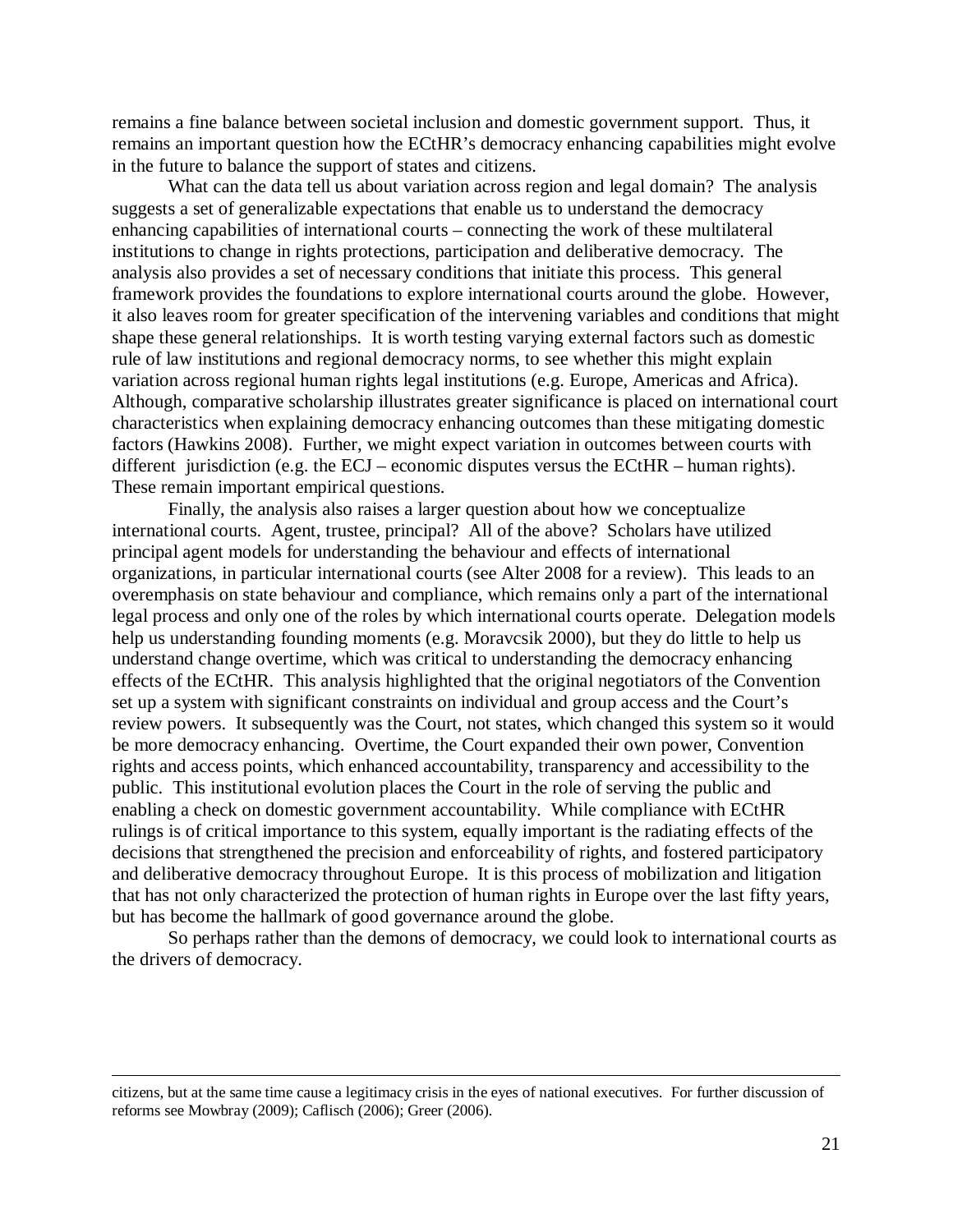**REFERENCES** 

- Abbott, Kenneth. (1999). International Relations Theory, International Law and the Regime Governing Atrocities in Internal Conflicts. *American Journal of International Law,* 93, 361-379.
- Abbott, Kenneth, Robert O. Keohane, Andrew Moravcsik, Anne-Marie Slaughter & Duncan Snidal. (2000). The Concept of Legalization. *International Organization*, 54 (3), 401-419.
- Abbott, Kenneth & Duncan Snidal. (2000). Hard and Soft Law in International Governance. *International Organization,* 54 (3), 421-456.
- Alter, Karen J. (2003). Do International Courts Enhance Compliance with International Law? *Review of Asian and Pacific Studies,* 25, 51-78.
- ——— (2005). Agent or Trustee: International Courts in their Political Context. manuscript under review.
- \_\_\_\_\_ (2008) Agent or Trustee: [International Courts in their Political Context.](http://papers.ssrn.com/sol3/papers.cfm?abstract_id=622222) European Journal of [International Relations 14 \(1\): 33-63.](http://papers.ssrn.com/sol3/papers.cfm?abstract_id=622222)
- Alter, Karen J., and Jeannette Vargas. (2000). Explaining Variation in the Use of European Litigation Strategies: EC law and UK Gender Equality Policy. *Comparative Political Studies,* 33 (4), 316- 346.
- Anagnostou, Dia. 2010. Does European Human Rights Law Matter? Implementation and Domestic Impact of Strasbourg Court Judgments on Minority-Related Policies. *International Journal of Human Rights*. Forthcoming.
- Anagnostou, Dia and Evangelia Psychogiopoulou, eds. 2010. *The Rights of Marginalised Individuals and Minorities in National Context*. Martinus Nijhoff Publishers: Leiden.
- Barber, Benjamin. (1984). *Strong Democracy: Participatory Politics for a New Age*. Berkeley, CA: University of California Press.
- Bickel, Alexander. (1962). *The Least Dangerous Branch.* New York, NY: Bobbs and Merrill.
- Bignami, Francesca. (2005). Creating European Rights: National Values and Supranational Interests. *Columbia Journal of European Law*, 11, 242-353.
- Black, Charles. (1960). *The People and the Court*. Englewood Cliffs, CA: Prentice Hall.
- Black, D. (1976). *The Behavior of Law*. New York: Academic Press.
- Bobbitt, Philip. (1982). *Constitutional Fate.* New York, NY: Oxford University Press.
- Caflisch, 2006. The Reform of the European Court of Human Rights: Protocol No. 14 and Beyond. *Human Rights Law Review*, 6, 403.
- Cichowski, Rachel A. (2007). *The European Court and Civil Society*. Cambridge, UK: Cambridge University Press.
	- \_\_\_\_\_ (2006). Courts, Rights and Democratic Participation. *Comparative Political Studies*, 39, 50-75.
- \_\_\_\_\_ (2004). Women's Rights, the European Court and Supranational Constitutionalism. *Law & Society Review,* 38(3), 489-512.
- Cichowski, Rachel & Alec Stone Sweet. (2003). "Participation, Representative Democracy and the Courts," in B. Cain, R. Dalton, & S. Scarrow, eds., *Democracy Transformed? Expanding Political Opportunities in Advanced Industrial Democracies* (pp.192-220). Oxford: Oxford University Press.
- Conant, Lisa. (2002). *Justice Contained: Law and Politics in the European Union*. Ithaca, NY: Cornell University Press.
- Council of Europe. (2002). *Analysis of the Court's Case-Law in 2001*. Strasbourg, France: Council of Europe. Available at: http://www.ECHR.coe.int/ECHR/
- \_\_\_\_\_\_ (2005). *Human Rights: Execution of Judgments of the European Court of Human Rights*. Strasbourg, France: Council of Europe. Available at:
	- [http://www.coe.int/T/E/Human\\_rights/execution/01\\_introduction/](http://www.coe.int/T/E/Human_rights/execution/01_introduction/)
- (2006). General Measures adopted to prevent new violations of the European Convention on Human Rights. H/Exec (2006) 1.
- Dahl, Robert. (1989). *Democracy and its Critics*. New Haven: Yale University Press.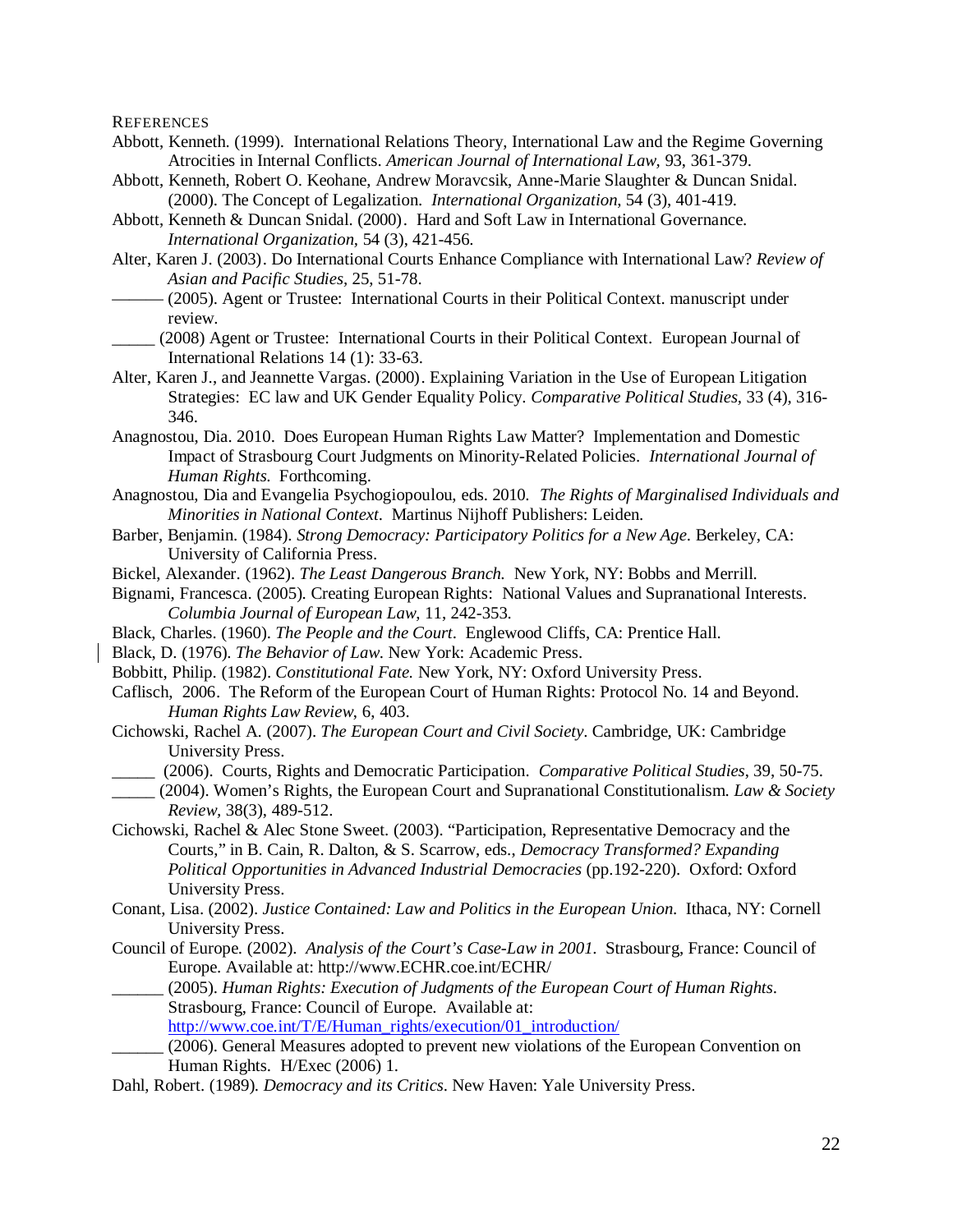(1999). Can International Organizations be Democractic? A Skeptics View. In I. Shapiro  $\&\ C$ . Hacker-Cordón (Eds.), *Democracy's Edges* (pp. 19-36). New York, NY: Cambridge University Press.

- Dalton, Russell, Susan Scarrow and Bruce Cain. (2003). New Forms of Democracy? Reform and Transformation of Democratic Institutions. In B. Cain, R. Dalton and S. Scarrow, eds. *Democracy Transformed? Expanding Political Opportunities in Advanced Industrial Democracies* (pp. 1-20). Oxford: Oxford University Press.
- Elster, John. (1998). *Deliberative Democracy*. New York, NY: Cambridge University Press.
- Ferejohn, John. (2002). Judicializing Politics, Politicizing Law. *Law and Contemporary Problems,* 65 (3), 41-68.
- Franck, Thomas M. (1990). *Power and Legitimacy Among Nations*. New York, NY: Cambridge University Press.
- Fuller, Lon L. (1964). *The Morality of Law.* New Haven, CT: Yale University Press.
- Galanter, Marc. (1974). Why the 'Haves' Come Out Ahead: Speculations on the Limits of Legal Change. *Law & Society Review*, 9, 95-160.
- Goldstein, Judith, Miles Kahler, Robert Keohane & Anne-Marie Slaughter, eds. (2001). *Legalization and World Politics*. Cambridge, MA: MIT Press.
- Graber, Mark A. (1993). The Non-majority Difficulty: Legislative Deference to the Judiciary. *Studies in American Political Development*, 7, 35-72.
- Guiraudon, Virginie. (2000). European Courts and Foreigner's Rights: A Comparative Study of Norms Diffusion. *International Migration Review,* 34, 1088-1125.
- Gutmann, Amy & Dennis Thompson. (1996). *Democracy and Disagreement: Why Moral Conflict Cannot Be Avoided in Politics and What Should be Done about It*. Cambridge, MA: Harvard University Press.
- Harlow, Carol & Richard Rawlings. (1992). *Pressure Through Law*. London, UK: Routledge.
- Hawkins, Darren, Daniel Neilson, Michael J. Tierney, & David A. Lake. (2006). *Delegation under Anarchy.* Cambridge: Cambridge University Press.
- Held, David. (1996). *Models of Democracy.* Stanford: Stanford University Press.
- Held, David and Mathias Keonig-Archibugi, eds. (2004). Introduction to Special Issue. *Government and Opposition,* 39(2), 125-131.
- Helfer, Lawrence. 2008. Redesigning the European Court of Human Rights: Embeddedness as a Deep Structural Principle of the European Human Rights Regime. *European Journal of International Law*, 19, 125.
- Helfer, Laurence & Anne-Marie Slaughter. (1997). Toward a Theory of Effective Supranational Adjudication. *The Yale Law Journal*, 107, 273-391.
- Inglehart, Ronald. (1997). *Modernization and Postmodernization: Cultural, Economic, and Political Change in 43 Societies*. Princeton, NJ: Princeton University Press.
- Kelemen, R. Daniel and Eric Sibbitt. (2004). The Globalization of American Law. *International Organization,* 58(1), 103-136.
- Keohane, Robert, Andrew Moravcsik, & Anne-Marie Slaughter. (2000). Legalized Dispute Resolution: Interstate and Transnational. *International Organization,* 54 (3), 457-88.
- Kurban, Dilek. 2010. Protecting Marginalised Individuals and Minorities in the ECtHR: Litigation and Jurisprudence in Turkey. In D. Anagnostou and E. Psychogiopoulou, eds. 2010. *The Rights of Marginalised Individuals and Minorities in National Context*. Martinus Nijhoff Publishers: Leiden.
- Lindblom, Charles. (1977). *Politics and Markets: The World's Political-Economic Systems.* New York, NY: Basic Books.
- Lovell, George. (2003). *Legislative Defferals: Statutory Ambiguity, Judicial Power, and American Democracy.* New York, NY: Cambridge University Press.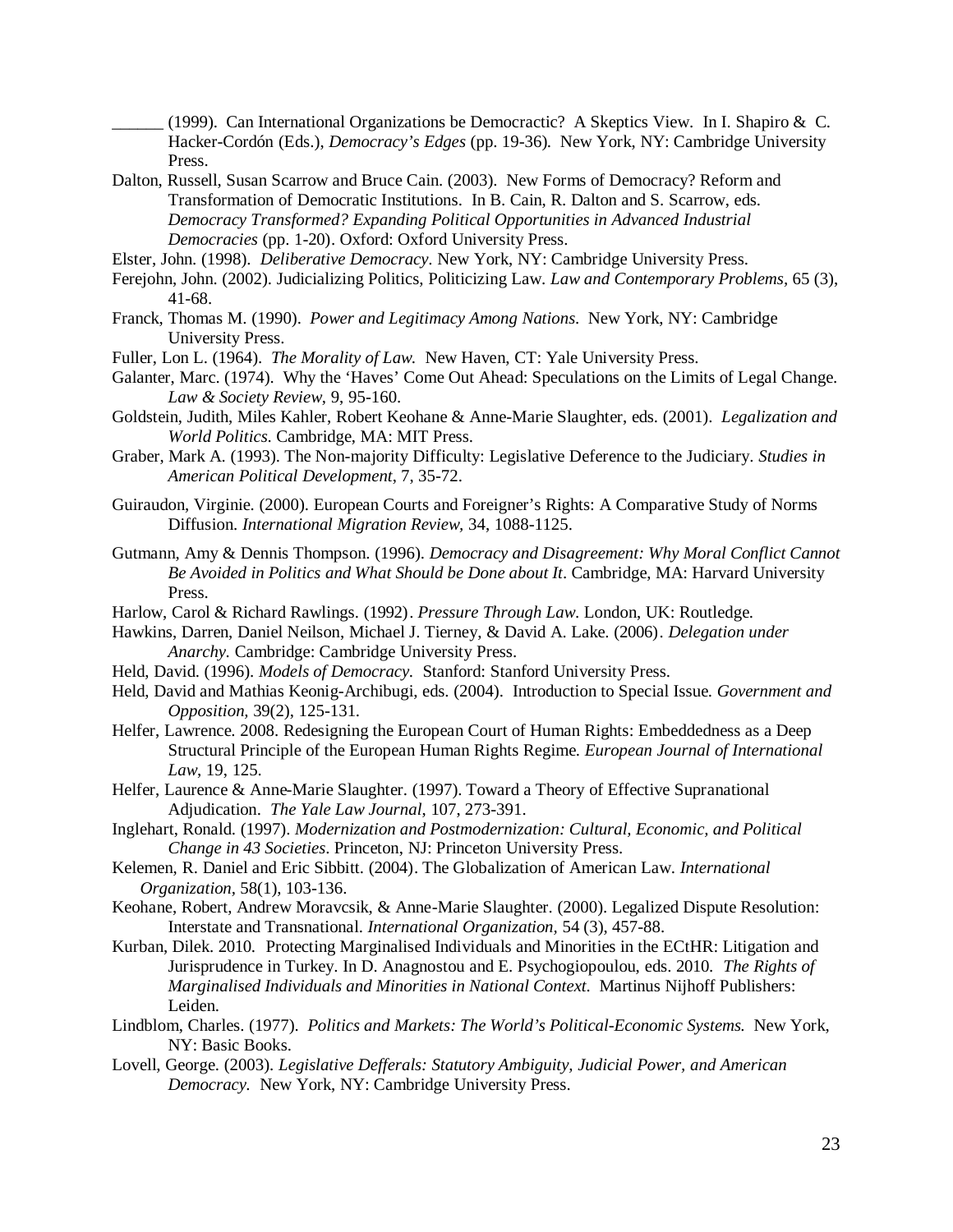- Lutz, Ellen and Kathryn Sikkink. (2000). International Human Rights Law and Practice in Latin America. *International Organization,* 54, 633-659.
- Madsen, Mikael Rask. 2007. From Cold War Instrument to Supreme European Court: The European Court of Human Rights at the Crossroads of International and National Law and Politics. *Law & Social Inquiry*, vol 32 (1): 109-135.
- \_\_\_\_\_ 2010. Legal Diplomacy: Law, Politics and the Genesis of Postwar European Human Rights. In Stefan Ludwig Hoffmann (ed.), *Human Rights in the Twentieth Century: A Critical History*. Cambridge: Cambridge University Press.
- McAdam, Doug, John D. McCarthy and Mayer N. Zald. (1996). Introduction: Opportunities, Mobilizing Structures, and Framing Processes – Toward a Synthetic, Comparative Perspective on Social Movements. In D. McAdam, J. D. McCarthy & M. N. Zald (Eds.), *Comparative Perspectives on Social Movements* (pp. 1-20). Cambridge, UK: Cambridge University Press.
- McCann, Michael W. (1994). *Rights at Work: Pay Equity Reform and the Politics of Legal Mobilization*. Chicago, IL: University of Chicago Press.
- McNollgast (Matthew McCubbins, Roger Noll and Barry Weingast). (1999). The Political Origins of the Administrative Procedure Act. *Journal of Law, Economics & Organization,* 15: 180-217.
- Millns, Susan, Christopher Rootes, clare Saunders and Gabriel Swain. 2010. The Euroepan Court of Human Rights in the UK: Litigation, Rights Protection and Minorities. In D. Anagnostou and E. Psychogiopoulou, eds. 2010. *The Rights of Marginalised Individuals and Minorities in National Context*. Martinus Nijhoff Publishers: Leiden.
- Morag-Levine, Noga (2003). Partners No More: Relational Transformation and the Turn to Litigation in Two Conservationist Organizations. *Law & society Review,* 37 (2), 457-510.
- Moravcsik, Andrew. (2000). The Origins of Human Rights Regimes: Democratic Delegation in Postwar Europe. *International Organization*, 54, 217-252.
- \_\_\_\_\_\_ (2004). Is There a 'Democratic Deficit' in World Politics? A Framework for Analysis. *Government and Opposition*, 39, 336-363.
- Mowbray, Alastair. 2007. Faltering Step on the Path to Reform of the Strasbourg Enforcement System. *Human Rights Law Review*, 7(3): 609-618.
- \_\_\_\_\_ 2009. Crisis Measures of Institutional Reform for the European Court of Human Rights. *Human Rights Law Review*, Advanced Access Published Oct 12, 2009, 1-10.
- Nielson, Daniel & Michael Tierney. (2003). Delegation to International Organziations: Agency Theory and World Bank Environmental Reform. *International Organization,* 57, 241-276.
- O'Brien, R. J., A. M. Goetz, J. A. Scholte & M. A. Williams. (2000). *Contesting Global Governance: Multilateral Economic Institutions and Global Social Movements*. Cambridge, UK: Cambridge University Press.
- Rosenberg, Gerald. (1991). *Can Courts Bring about Social Change?* Chicago, IL: University of Chicago Press.
- Rubenfeld, Jed. (2004). Unilateralism and Constitutionalism. *New York University Law Review,* 79, 1971- 2028.
- Russell, Peter & David O'Brien, eds. (2001). *Judicial Independence in the Age of Democracy*. Charlottesville, VA: University of Virginia Press.
- Scarrow, Susan. (2001). Direct Democracy and Institutional Design: A Comparative Investigation. *Comparative Political Studies*, 34, 651-65.
- Scharpf, Fritz W. (1999). *Governing in Europe: Effective and Democratic?* Oxford, UK: Oxford University Press.
- Schneider, Ann. L. & Helen Ingram. (1997). *Policy Design for Democracy*. Lawrence, KS: University Press of Kansas.
- Shapiro, Ian & Casiano Hacker-Cordón, Eds. (1999). *Democracy's Edges*. New York, NY: Cambridge University Press.
- Shapiro, Martin. (1981). *Courts: A Comparative and Political Analysis.* Chicago, IL: University of Chicago Press.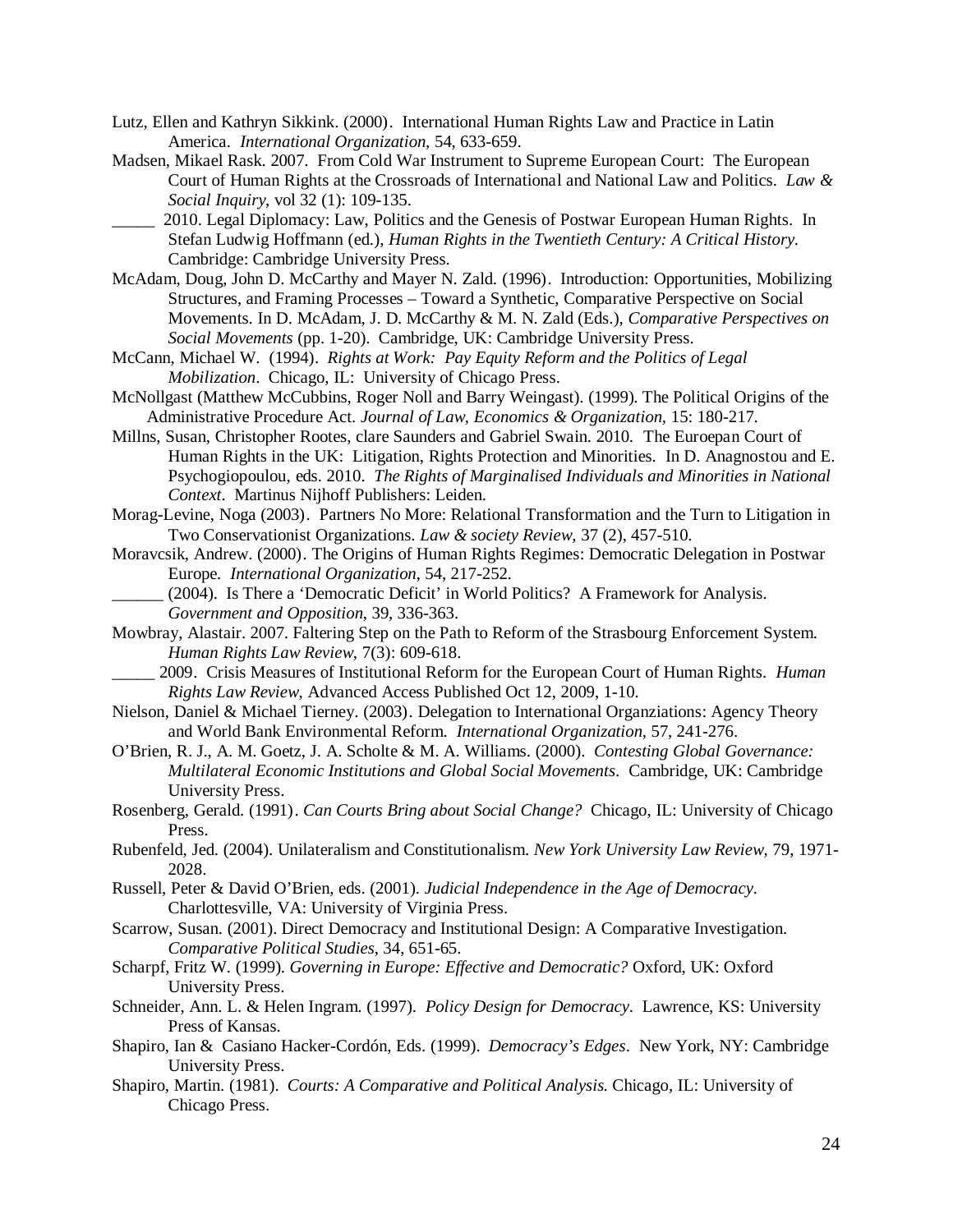- Slaughter, Anne-Marie. (2003). A Global Community of Courts. *Harvard International Law Journal,* 44, 191-219.
	- \_\_\_\_\_ (2004). *A New World Order*. Princeton, NJ: Princeton University Press.

Stone Sweet, Alec. (2000). *Governing with Judges.* Oxford, UK: Oxford University Press.

- \_\_\_\_\_\_ (2004). *The Judicial Construction of Europe*. Oxford, UK: Oxford University Press.
- Tarrow, Sidney. 2005. *The New Transnational Activism*. New York: Cambridge University Press.
- Tate, C. Neal and Torbjorn Vallinder. (1995). The Global Expansion of Judical Power: The Judicialization of Politics. In C.N. Tate and T. Vallinder (eds.), *The Global Expansion of Judical Power* (pp.1-10). New York, NY: New York University Press.
- Thatcher, Mark & Alec Stone Sweet. (2002). Theory and Practice of Delegation to Non-Majoritarian Institutions. *West European Politics*, 25, 1-22.
- Treves, Tullio et al., eds. 2005. *Civil Society, International Courts and Compliance Bodies*. The Hague: TMC Asser Press
- Vajic, Nina. 2005. Some Concluding Remarks on NGOs and the European Court of Human Rights. In Treves, Tullio et al., eds. 2005. *Civil Society, International Courts and Compliance Bodies*. The Hague: TMC Asser Press
- Voeten, Erik. 2007. The Politics of International Judicial Appointments: Evidence from the European Court of Human Rights. *International Organization*, 61, 669-701
- \_\_\_\_\_ 2008. The Impartiality of International Judges: Evidence from the European Court of Human Rights. *American Political Science Review*, 102 (4): 417-432.
- Weiler, Joseph H.H. (1991). The Transformation of Europe, *Yale Law Journal,* 100: 2403-2483. \_\_\_\_\_\_ (1999). *The Constitution of Europe : "Do the New Clothes Have an Emperor?" and other Essays on European Integration*. Cambridge: Cambridge University Press.
- Zemans, Frances. (1983). Legal Mobilization: The Neglected Role of the Law in Political Systems. *American Political Science Review,* 77, 690-703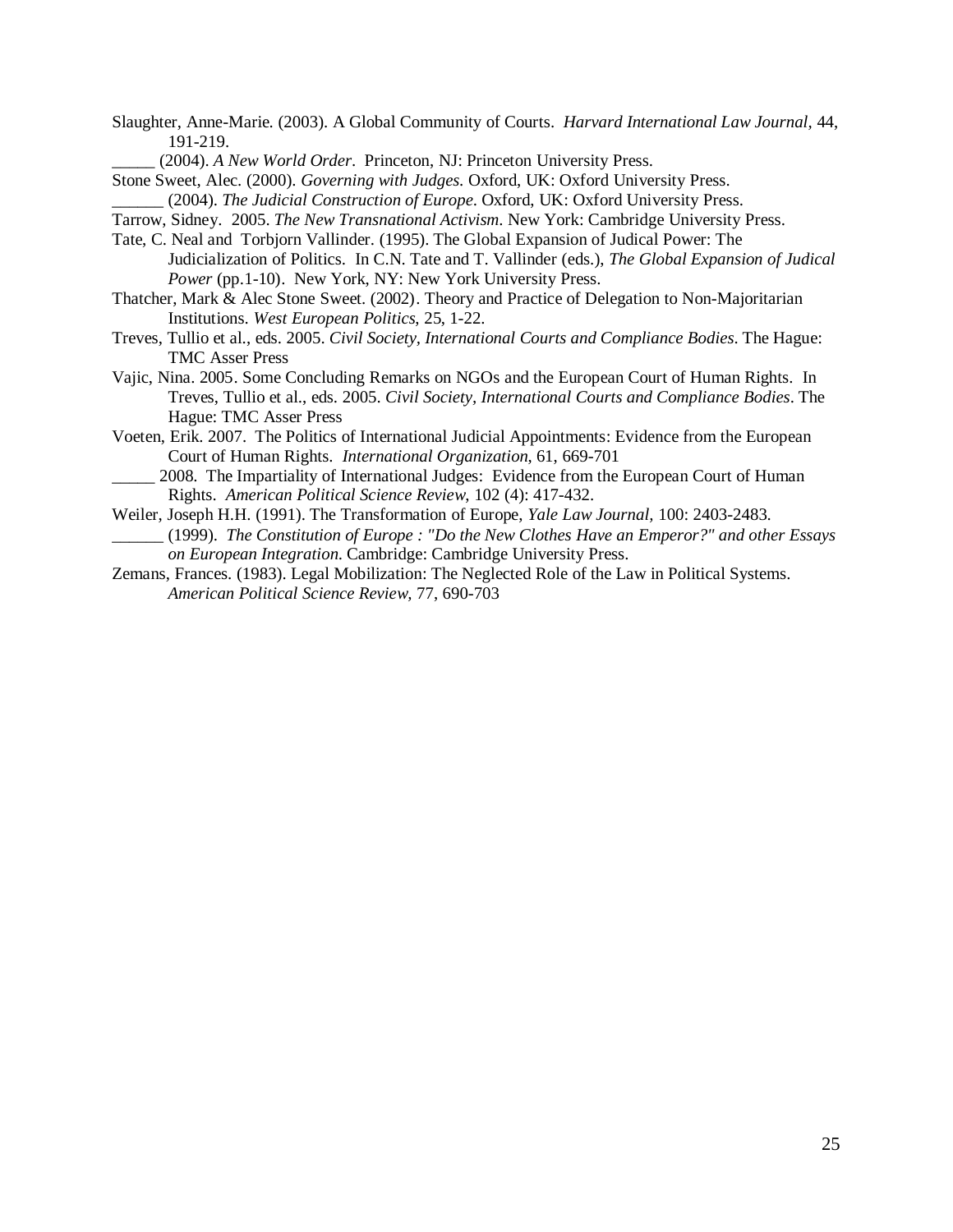Figure 1 COMPARISON OF STANDARDIZED ANNUAL # OF JUDGMENTS TAKEN BY INTERNATIONAL COURTS, 1949-2007



Note: The data includes six of the oldest and consistently active international courts/dispute bodies: the International Court of Justice (ICJ), the ECtHR, the European Court of Justice (ECJ), GATT/WTO dispute settlement body/appellate panel, Inter-American Court of Human Rights (IACHR) and the Court of Justice of the Andean Community (ACJ). The data are standardized to account for the varying dates of first judgment and include a generally comparative category of judgments: final resolution of a concrete dispute before the court (e.g. does not include advisory opinions etc.).

Source: Data compiled by the author from the websites of each of the courts, 2008.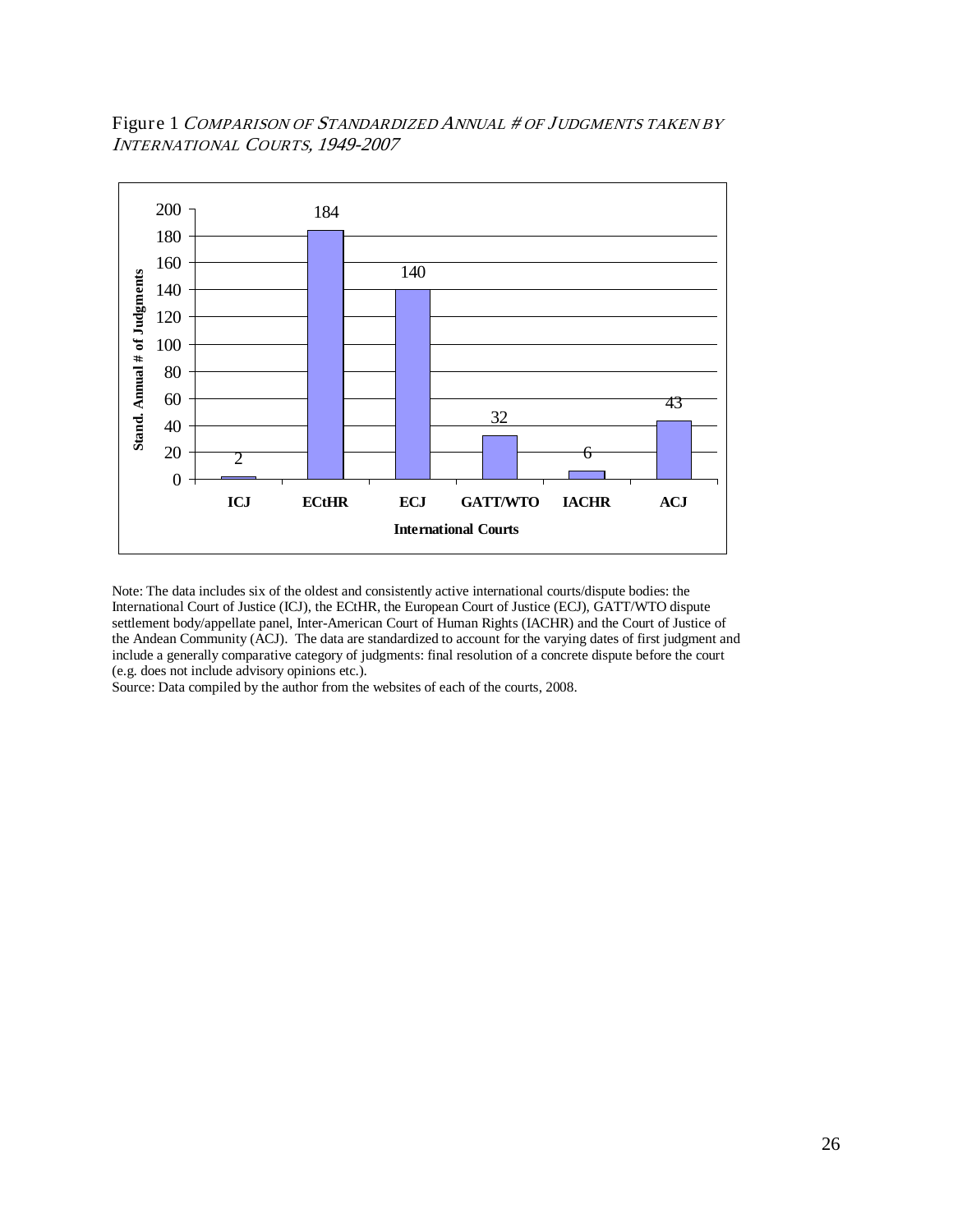| <b>Standardized Total #of</b> |                       |                         |
|-------------------------------|-----------------------|-------------------------|
| Country                       | <b>ECHR Judgments</b> | <b>Violation Rate %</b> |
| <b>Italy</b>                  | 38                    | 26%                     |
| <b>Turkey</b>                 | 24                    | 18%                     |
| Poland                        | 21                    | 5%                      |
| <b>France</b>                 | 19                    | 9%                      |
| <b>Ukraine</b>                | 18                    | 3%                      |
| Greece                        | 12                    | 7%                      |
| <b>Russia</b>                 | 12                    | 2%                      |
| <b>United Kingdom</b>         | 10                    | 6%                      |
| Romania                       | 10                    | 2%                      |
| Croatia                       | 9                     | 1%                      |
| Slovakia                      | 7                     | 1%                      |
| <b>Bulgaria</b>               | 6                     | 1%                      |
| <b>Czech Republic</b>         | 6                     | 1%                      |
| Moldova                       | 6                     | 1%                      |
| Austria                       | 5                     | 3%                      |
| Portugal                      | 5                     | 2%                      |
| <b>Hungary</b>                | $\overline{4}$        | 1%                      |
| Slovenia                      | $\overline{4}$        | 0.2%                    |
| <b>Belgium</b>                | 3                     | 2%                      |
| <b>Finland</b>                | 3                     | 0.8%                    |
| <b>Germany</b>                | $\overline{2}$        | 1%                      |
| <b>Netherlands</b>            | $\overline{2}$        | 1%                      |
| <b>Switzerland</b>            | $\overline{c}$        | 0.8%                    |
| <b>Spain</b>                  | $\overline{2}$        | 0.8%                    |
| Lithuania                     | $\overline{2}$        | 0.4%                    |
| <b>Sweden</b>                 | 1                     | 0.7%                    |
| <b>Estonia</b>                | $\mathbf{1}$          | 0.2%                    |
| Latvia                        | 1                     | 0.1%                    |
| Macedonia                     | $\mathbf{1}$          | 0.1%                    |
| Georgia                       | 1                     | 0.1%                    |
| <b>Denmark</b>                | 0.6                   | 0.1%                    |
| <b>Cyprus</b>                 | 0.6                   | 0.4%                    |
| <b>San Marino</b>             | 0.6                   | 0.2%                    |
| <b>Ireland</b>                | 0.5                   | 0.3%                    |
| <b>Norway</b>                 | 0.3                   | 0.2%                    |
| Luxembourg                    | 0.2                   | 0.2%                    |
| <b>Malta</b>                  | 0.2                   | 0.1%                    |
| <b>Albania</b>                | 0.2                   | 0.02%                   |
| Andorra                       | 0.2                   | 0.02%                   |
| <b>Iceland</b>                | 0.1                   | 0.1%                    |
| Liechtenstein                 | 0.1                   | 0.1%                    |

# **TABLE 1** *EUROPEAN COURT OF HUMAN RIGHTS DECISIONS AND VIOLATION RATE BY COUNTRY, 1960-2005*

Total # of Judgments =  $6648$ , total # of violation rulings =  $4962$ 

Notes: 'Standardized total' is standardized by years since ratification of the Convention. Violation rate is calculated as a country's violation judgments as a percentage of all violation judgments between 1960-2005. Source: Data compiled by the author from *Reports of Judgments and* 

*Decisions/European Court of Human Rights,* **(various years)**.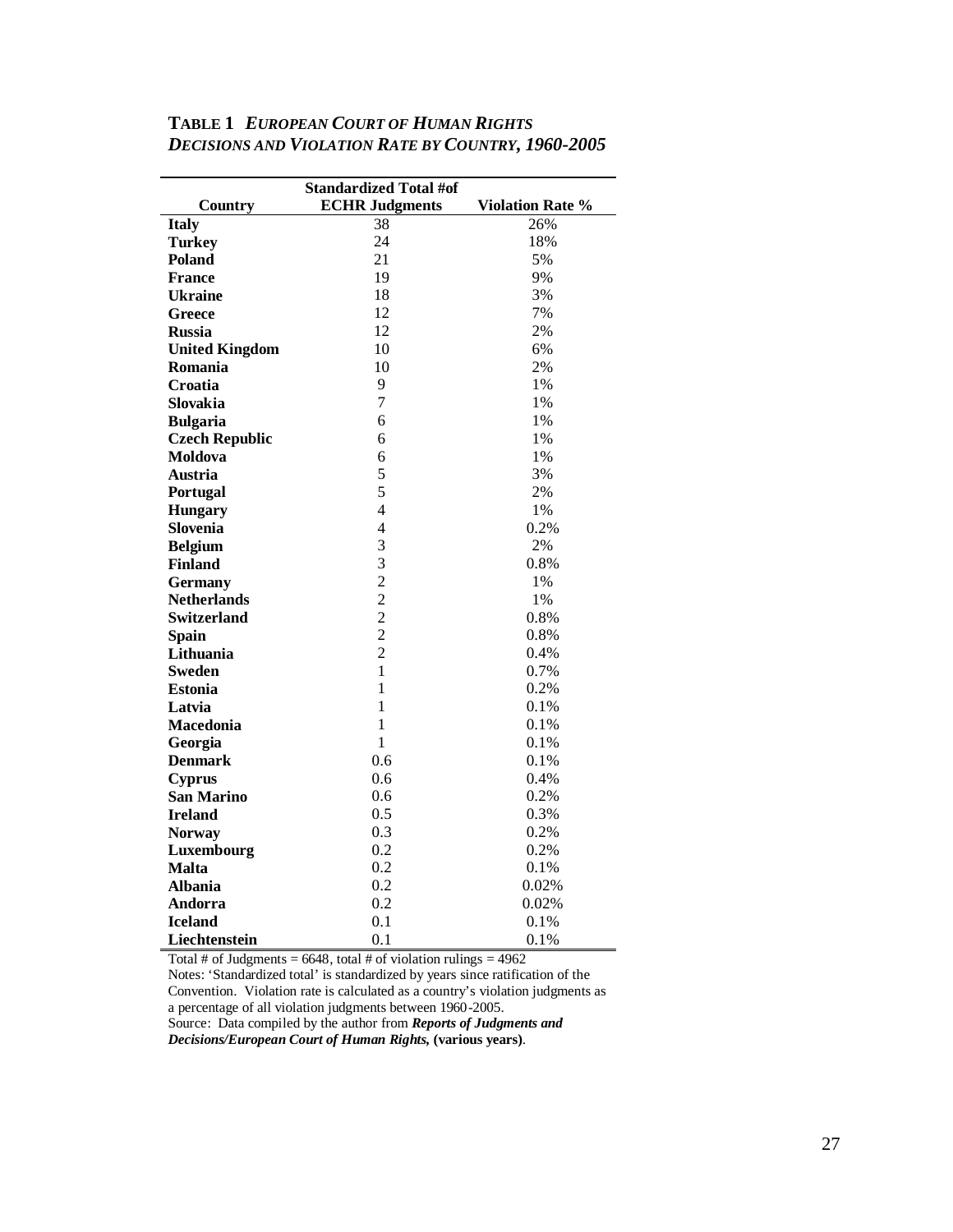# TABLE 2 *GENERAL MEASURES TAKEN BY THE DOMESTIC LEGAL SYSTEM TO ENSURE COMPLIANCE WITH ECTHR JUDGMENTS AND PREVENTION OF FUTURE VIOLATIONS, 1966-2006*

| <b>General Measure Type</b><br><b>Taken in the Domestic</b><br><b>Legal System</b>      | Total # of<br><b>Measures Taken</b> | <b>Measure Type Taken</b><br>as a % of Total |
|-----------------------------------------------------------------------------------------|-------------------------------------|----------------------------------------------|
| <b>Parliamentary Legislation</b>                                                        | 263                                 | 37%                                          |
| <b>Executive Action</b>                                                                 | 102                                 | 14%                                          |
| <b>Change in National</b><br><b>Jurisprudence</b>                                       | 56                                  | 8%                                           |
| <b>Administrative Measures</b>                                                          | 46                                  | 7%                                           |
| <b>Publication of Judgment</b><br>requiring Nat'l judges to<br>apply ECHR jurisprudence | 156                                 | 22%                                          |
| <b>Practical Reform (e.g.</b><br>recruit judges, build<br>prisons)                      | 21                                  | 3%                                           |
| <b>Dissemination</b>                                                                    | 60                                  | 9%                                           |
| Total                                                                                   | 704                                 | 100%                                         |

Source: Data compiled by the author from Council of Europe (2006).